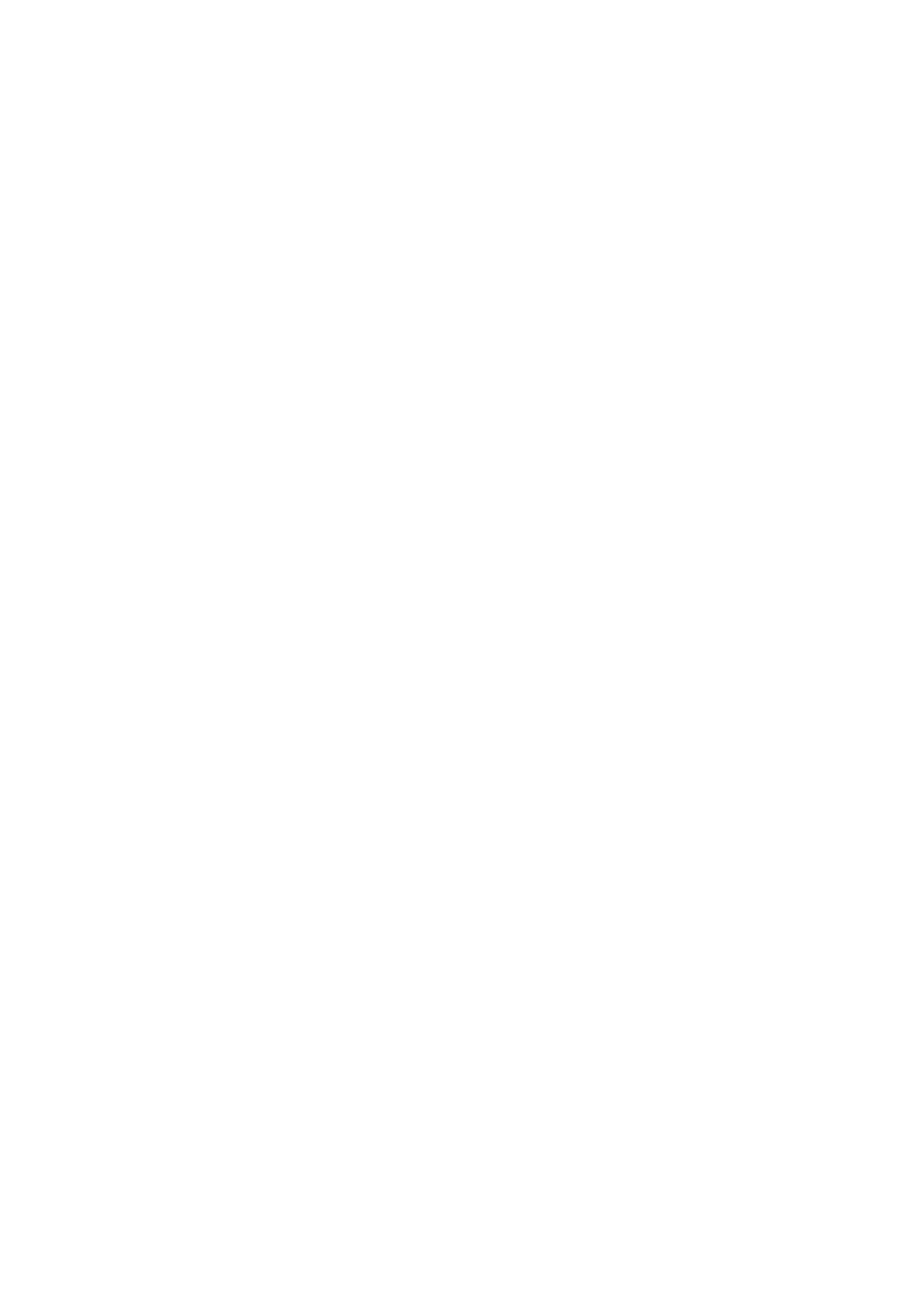Organization:

Ludus Association National Museum of Natural History and Science, Lisbon Center for Mathematics and Fundamental Applications Interuniversity Center for the History of Science and Technology CEMAPRE—Centre for Applied Mathematics and Economics, ULisboa

Organizing Committee:

Alda Carvalho (ISEL-IPL & CEMAPRE-ULisboa, Portugal) Anabela Teixeira (Ludus, MUHNAC, Portugal) Carlos Pereira dos Santos (ISEL-IPL & CEAFEL-ULisboa, Portugal) Carlota Brazileiro (Ludus, Portugal) Jorge Nuno Silva (CIUHCT, ULisboa, Portugal) Pedro Freitas (CIUHCT, ULisboa, Portugal) Tiago Hirth (Ludus, Portugal) Tiago Robalo (Ludus, Portugal)

Scientific Committee:

Alda Carvalho (ISEL-IPL & CEMAPRE-ULisboa, Portugal) Aviezri Fraenkel (Weizmann Institute of Science, Israel) Carlos Pereira dos Santos (ISEL-IPL & CEAFEL-ULisboa, Portugal) Colin Wright (Solipsys Ltd, England) David Singmaster (London South Bank University, England) João Pedro Neto (ULisboa, Portugal) Jorge Buescu (CMAF-IO, ULisboa, Portugal) Jorge Nuno Silva (CIUHCT, ULisboa, Portugal) Pedro Freitas (CIUHCT, ULisboa, Portugal) Richard Nowakowski (Dalhousie University, Canada) Robin Wilson (Open University, England) Thane Plambeck (Counterwave, inc, United States)

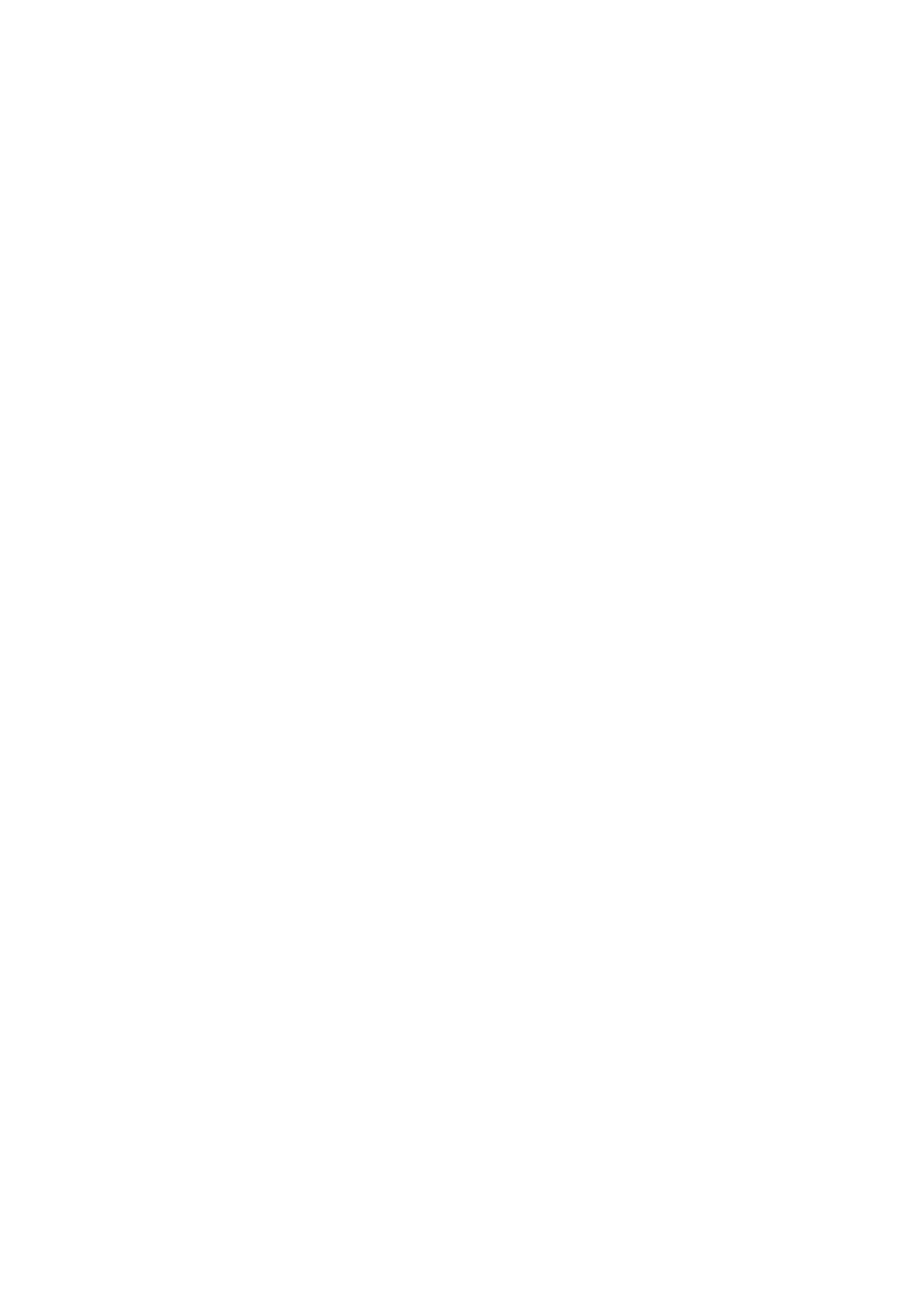# Foreword

Two years elapsed and time has come to gather and celebrate Recreational Mathematics again. In 2019, however, we got two ephemerides: Raymond Smullyan would turn 100 this year. We all miss him very much, no matter how many fantastic books and memories he left behind. We hope that, from wherever he is, Raymond will join us at the Colloquium. Our first RMC was held in Évora in 2009. We are turning 10! And, yes, getting younger in the process!

RMC-VI (G4G-Europe) will be another sophisticated and fun show-and-tell of mathematical beauties! We thank our visitors and hope our organizational skills will rise to the occasion.

Ludus Association, with the kind support of MUHNAC, ULisboa, CMAF-IO, CIUHCT, CEMAPRE, and FCT is proud to organize the sixth colloquium in the series, the third integrated in the Gathering for Gardner movement.

You can get more information at <http://ludicum.org/ev/rm/19>

The organization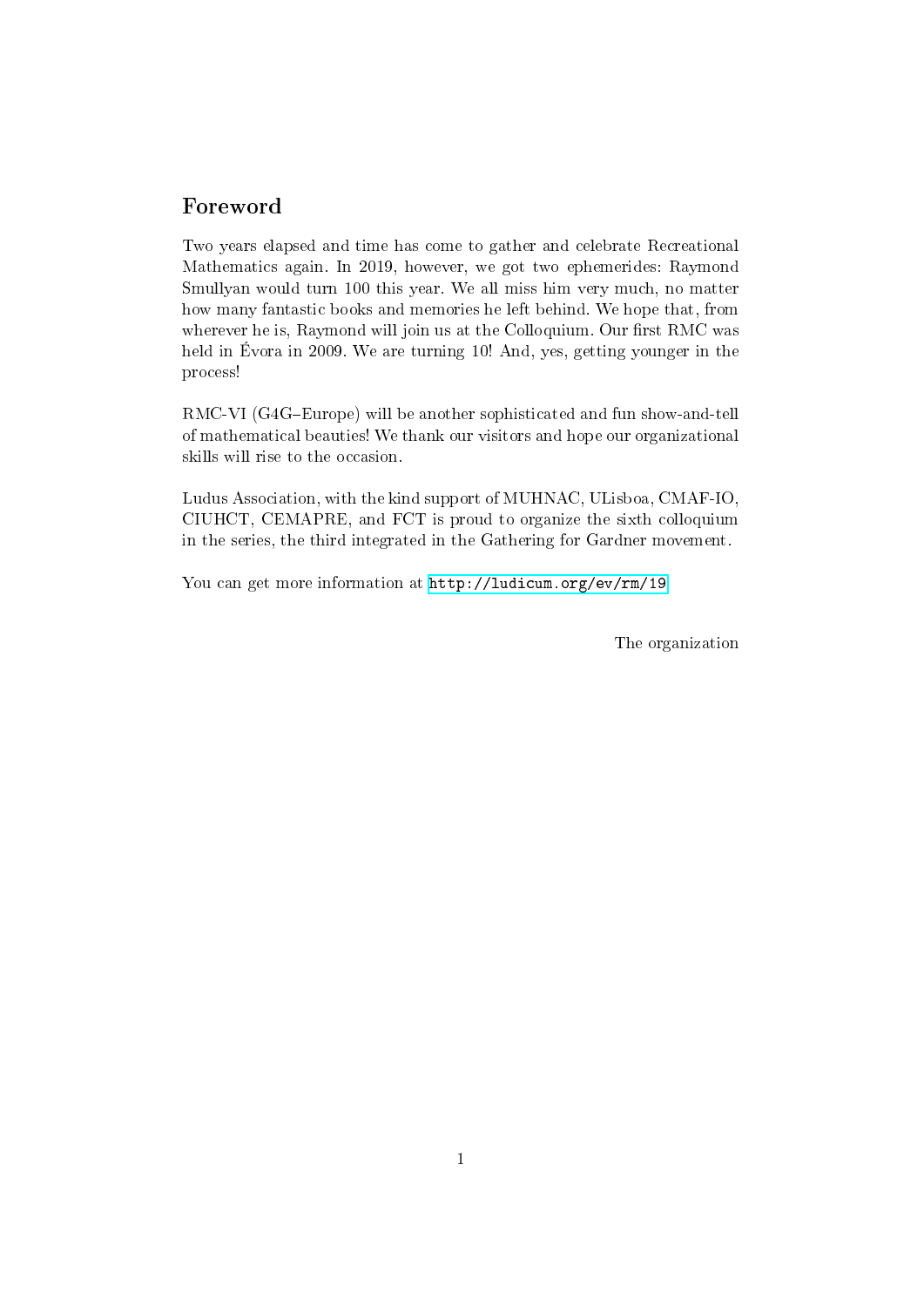# Program

Saturday, 26th January

- 9:00 Opening Session
- 9:30 The bridges of Koenigsberg David Singmaster, London South Bank University
- 10:00 Raymond Smullyan's legacy: A centennial celebration Carlos Pereira dos Santos, CEAFEL, University of Lisbon
- 10:30 The magic of the periodic table Fernando Blasco, Universidad Politécnica de Madrid
- $11:00$  Coffee-Break
- 11:30 A matter of perspective Richard Nowakowski, Dalhousie University
- 12:00 Tiling boards José Carlos Santos, University of Oporto
- 12:30 On the probability equilibrium of the Egyptian game Senet Luís Trabucho, FCT-UNL
- 13:00 Break for lunch
- 14:30 Euler's formula and the Pascal triangle Pedro Freitas, FCUL, University of Lisbon
- 15:00 Carl Friedrich Gauss and the formula for the sum of the first n natural numbers Aleksandra Ravas
- 15:30 How a magician hacks the brain Adrien Lochon
- $16:00$  Coffee-Break
- 16:30 Pythagoras, Archimedes, and the napkin ring Colin Wright, Solipsys Ltd
- 17:00 No gardeners like M. Gardner Guido Ramellini, MMACA
- 17:30 A gambling portrait: cheating devices and their story Francisco Mousinho, ESTALs
- 18:00 Magnums: Counting Sets with Surreals Peter Lynch, University College Dublin
- 19:00 Conference dinner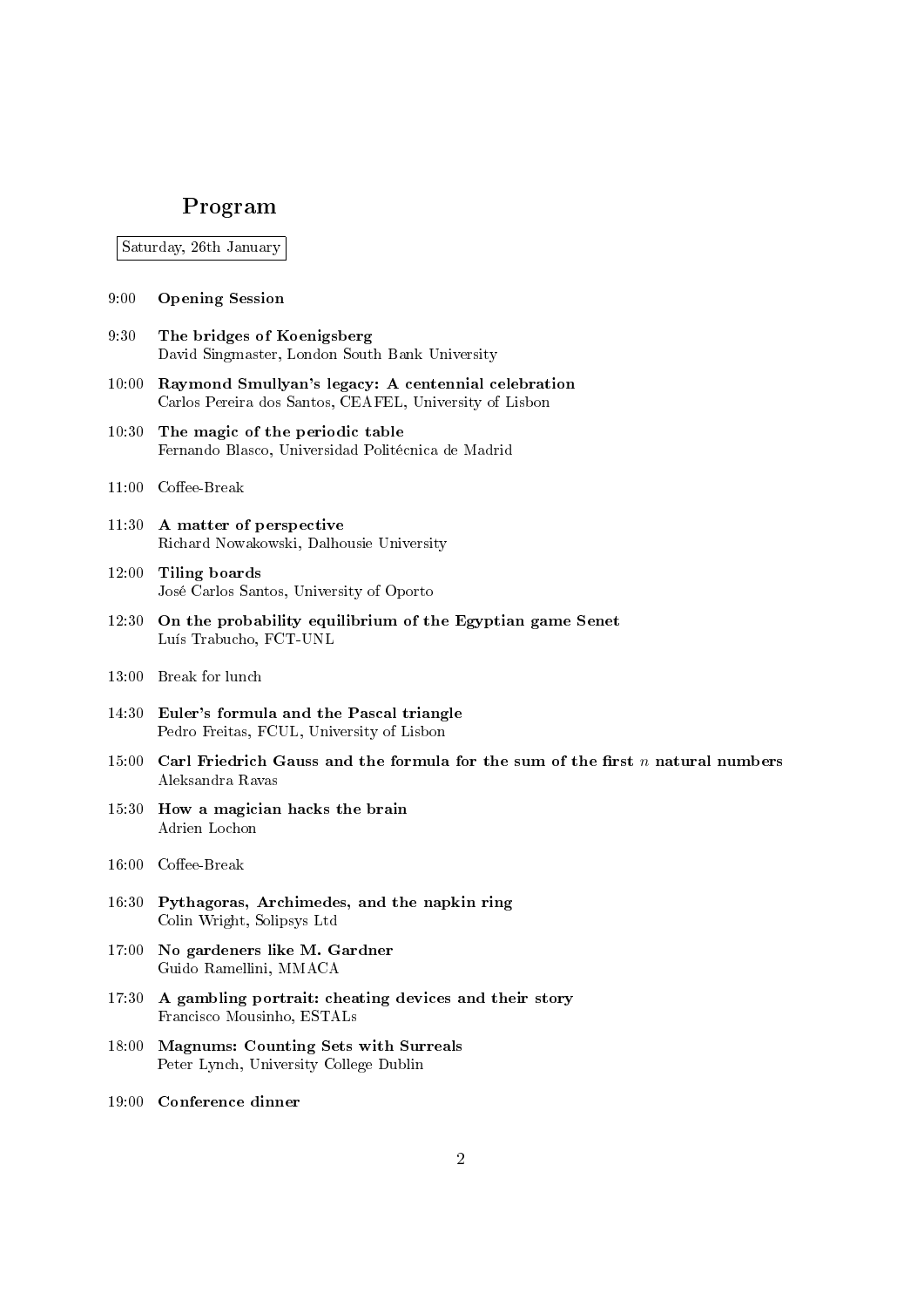Sunday, 27th January

- 9:30 Lewis Carroll's "A tangled tale" Robin Wilson, Open University, UK
- 10:00 The sweet algorithm Hugo Almeida
- 10:30 A reflection on the ideas of Miguel de Guzman about games and mathematics teaching Jaime Carvalho e Silva, University of Coimbra
- $11:00$  Coffee-Break
- $11:30$  "Contas de cabeça" a book of mathematical riddles edit by  $\text{FPF}$ Hélder Pinto, CIDMA-UA & Cristina Silva, ES Pinhal Novo
- 12:00 An innovative card trick that combines classical concepts Ricardo Teixeira, University of Houston, Victoria
- 12:30 "The book of numbers": Unveiling sequences Francisco Albuquerque Picado, ULisboa
- 13:00 Break for lunch
- 14:30 The numerical calculation of God: a humorous text by Boris Vian Carlota Simões & Cristina Cordeiro, University of Coimbra
- 15:00 The biggest secrets in the world Rogério Martins, FCT
- 16:00 Open Session | The Maths and Magical Cabaret Chimico

During the course of an hour and a half we aim to entertain you with various acts taken from Magic, Maths and their intersection. All presented in the National Museum of Natural History and Science\*. Hosted by the Circo Matemático we'll have various performers from various places of the globe, each with their unique act and skills.

Adrien Lochon | France Colin Wright | Australia Circo Matemático | Portugal Francisco Mousinho | Portugal Ricardo Teixeira | Brazil Sydney Weaver |United States of America

<sup>\*</sup>A entrada para o espectáculo é gratuita / Admission to the show is free.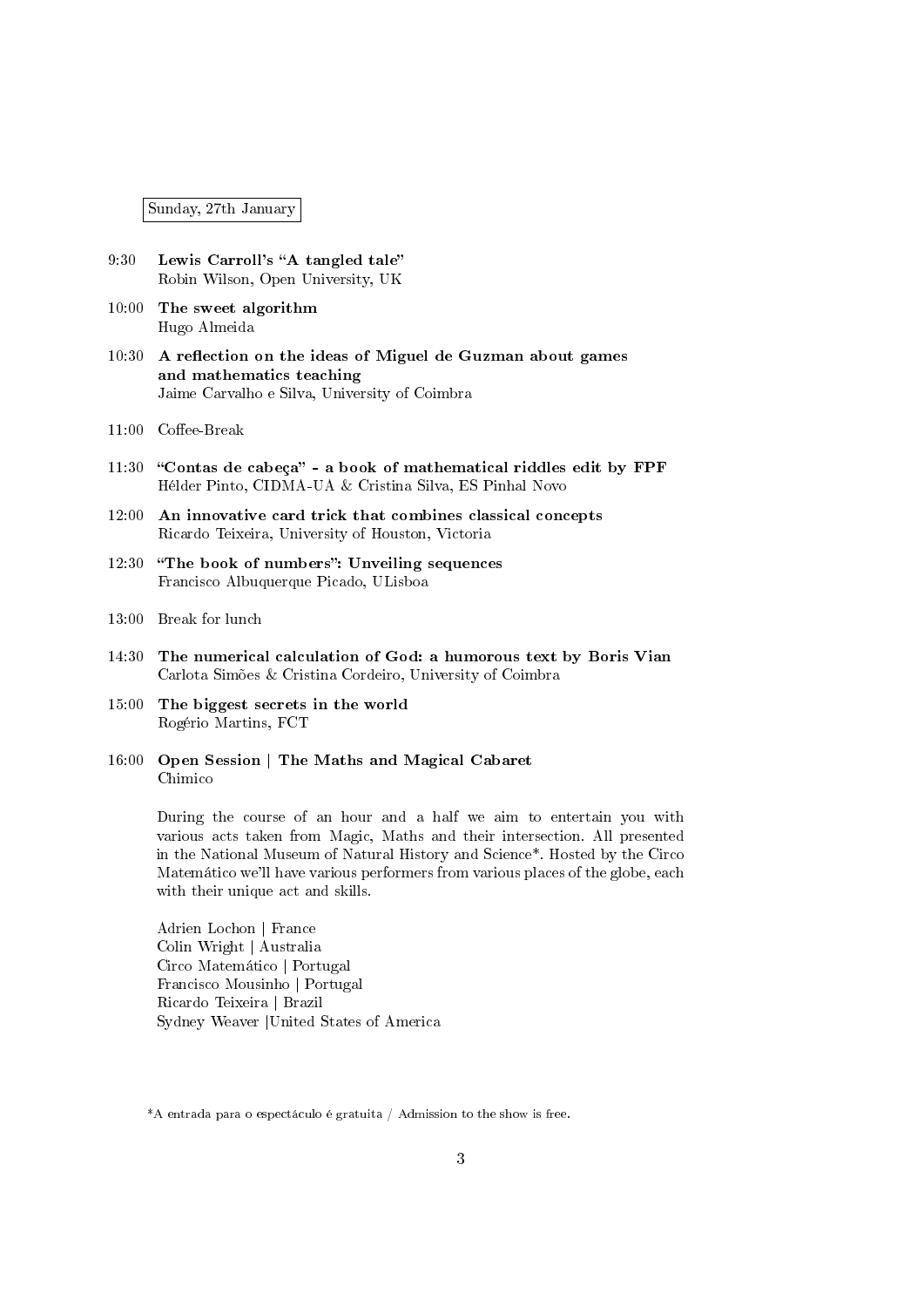Monday, 28th January

- 9:30 Are the Chinese Rings Chinese? Andreas Hinz, LMU Munich
- 10:00 NMATH Rodrigo Girão Serrão, MMA-IST
- 10:30 Defending with one or three dice: What are the RISKs? Flavia Sancier-Barbosa, Colorado College
- $11:00$  Coffee-Break
- 11:30 The magical mystery Thue-Morse Jorge Buescu, ULisboa
- 12:00 Topomagic, always the same trick? Tiago Hirth, Ludus
- $12:30$  Popularizing the first seventeenth century books of recreational mathematics: the "Ozanam Project" Lisa Rougetet, Université de Bretabne Occidentale
- 13:00 Break for lunch
- 14:30 Cyclic surprises José Paulo Viana
- 15:00 History of recreational mathematics Tereza Bártlová, Charles University
- 15:30 Palindromes Joaquim Eurico Nogueira, FCT-UNL
- $16:00$  Coffee-Break
- 16:30 High dimensioned Gosper-like space filling curves Andrew Shirtz
- 17:00 Mathematical Circus clown tricks Andreia Hall, Paulo Almeida, Sónia Pais & Paolo Vettori, University of Aveiro
- 17:30 Cumulative Subtraction Games Urban Larsson, Technion, Israel Institute of Technology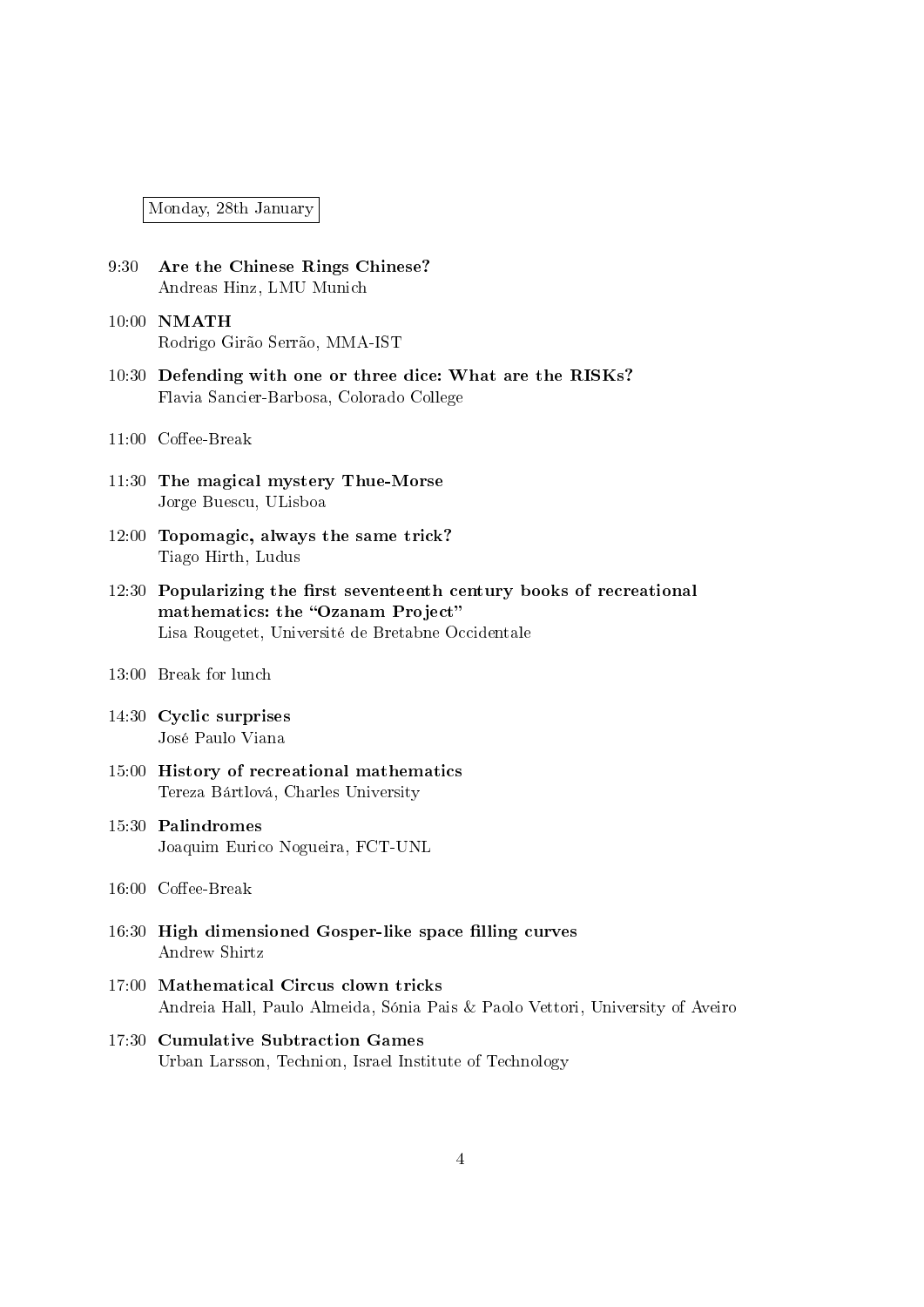Tuesday, 29th January

- 9:30 Urban sketching with spherical perspective António Araújo, UAb
- 10:00 Symmetry in the walls of the Palace of Ramalhão Alexandre Mena e Silva, CSJ
- 10:30 Who wins the Gambling Tic-Tac-Toe? Ravi Kant Rai, IEOR, IIT Bombay
- $11:00$  Coffee-Break
- 11:30 Real Life Problems and a Vast Conspiracy Adam Atkinson
- 12:00 A Mathematical Modeling Activity: optimization and planning of operating room Felipe Cabral, University of Coimbra
- 12:30 Bemposta Palace, Military Academy Museums and laboratory Filipe Papança, Military Academy
- 13:00 Break for lunch

Auditório Caleidoscópio, Campo Grande

15:00 Public session Our dearest problems

Chair: Jorge Buescu (CMAF-IO)

Adam Atkinson: The subheaps problem

Andreas M. Hinz: The Linear Tower of Hanoi

Guido Ramellini: Big box

Ricardo Teixeira: Collatz conjecture

Thane Plambeck: Guessing Red or Black

10 minutes each. At the end of all presentations there will be a Q&A period.

16:30 Closing, Presence of Professor António Feijó, Vice-Rector of the ULisboa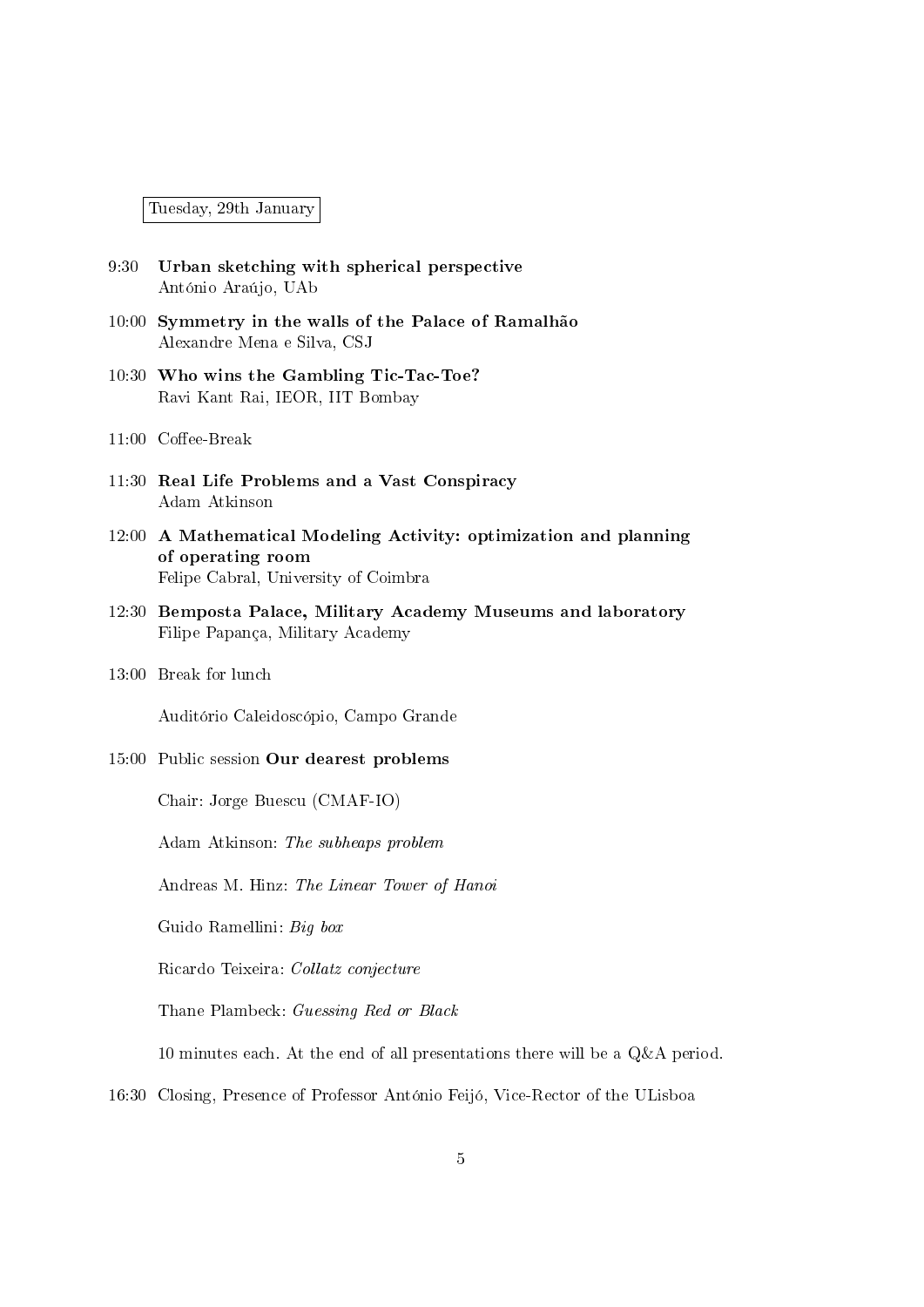# Abstracts

The bridges of Koenigsberg DAVID SINGMASTER, London South Bank University

The Bridges of Konigsberg are one of the most famous topics in mathematics, but there is very little on the history of the actual bridges. I will show some pictures of actual bridges in the early 20C and show which bridges existed at various times. At most times an Eulerian Path existed and this remains the case.

Raymond Smullyan's Legacy: A Centennial Celebration Carlos Pereira dos Santos, ISEL-IPL & CEAFEL-UL Alda Carvalho, ISEL-IPL & CEMAPRE-UL Jorge Nuno Silva, CIUHCT, ULisboa

Raymond Merrill Smullyan (1919–2017) was an American mathematician. magician, pianist, logician, Taoist, philosopher, and amateur astronomer. He was a brilliant logician, having signicantly contributed for a better understanding of Gödel's theorem. Smullyan, a close friend of Martin Gardner, was one of the most relevant recreational mathematicians that ever lived, having published many masterpieces on recreational logic. Books like What is the name of this book?, The chess mysteries of the Arabian knights, and The riddle of Scheherazade are pearls in this field. The Island of Knights and Knaves and chessboards where detectives and kings solve problems using retrograde analysis are two magic realms of pure creativity. 2019 marks 100 years since the birth of Raymond Smullyan. In this talk, we will show some examples of his outstanding recreational work.

The magic of the periodic table

Fernando Blasco, Universidad Politécnica de Madrid

In 2018 the CL anniversary of the creation of the Periodic Table by Dimitri Mendeleiev will be celebrated. This lecture, prepared as a joint work with Miquel Duran, is thought as an approach to the work of this scientist by means of legerdemain magic tricks. We have adapted some mathematical magic tricks to periodic table tricks using the fact that in the PTE natural numbers appear in a straightforward way using atomic numbers. It will content card tricks (as those cards helped Mendeleiev to think on the way to order the chemical elements), decks with symbols of the elements and another tricks where the Periodic Table of Elements plays an important role. We also deal with the relation between chemistry and mathematics, always from a recreational point of view.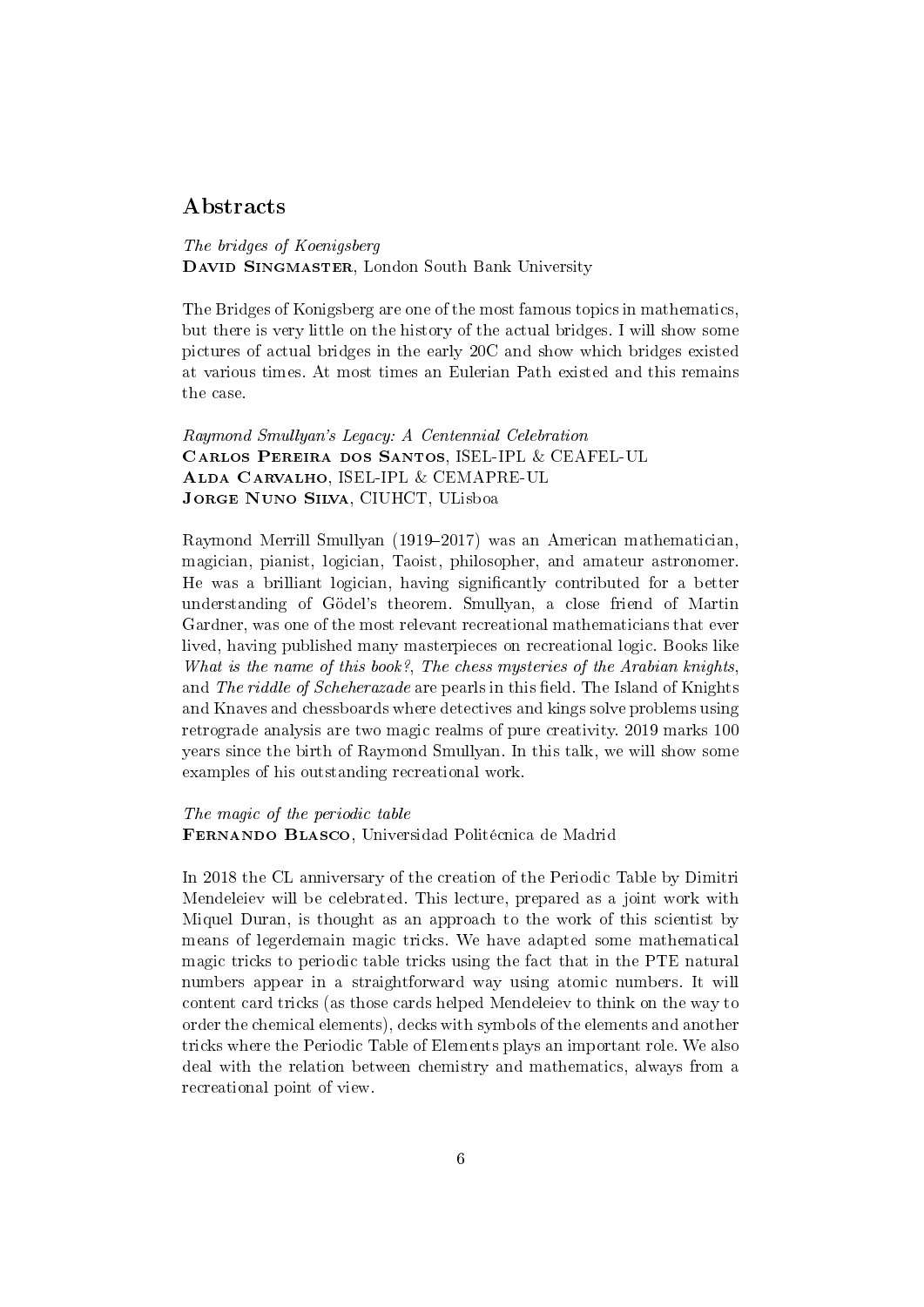A matter of perspective RICHARD NOWAKOWSKI, Dalhousie University

Perspective is a tool for the artist and for a crafty problem setter/solver. More mathematicians should use it. I'll give three examples of where it should/could have been used to good effect.

Tiling boards JOSÉ CARLOS SANTOS, University of Oporto

Tiling boards (not necessarily rectangular ones) with domino pieces (or, more generally, with polyominoes) raises many challenging problems. We shall see a few of them in this talk.

On the probability equilibrium of the Egyptian game Senet Joaquim Eurico Nogueira, FCT-UNL Fátima Rodrigues, FCT-UNL Luís Trabucho, FCT-UNL

In this work, the notion of Solid Angle is used to compute the probabilities of obtaining the values associated with the throwing of four rods in the Egyptian game of Senet.

It is also shown that, in the three-dimensional case, by taking the limit when the length of the rod over the radius of its cross section goes to infinity, the probabilities obtained depend on the shape and on the equilibrium position of the centre of mass of its cross section.

Euler's formula and the Pascal triangle PEDRO FREITAS, ULisboa

Euler's formula can be generalized to triangulations of higher dimensional spheres. Even though the proof of this fact is complicated, one can easily guess the number for each dimension, with some knowledge of the Pascal triangle.

Carl Friedrich Gauss and the formula for the sum of the first  $n$  natural numbers

### Aleksandra Ravas

It is likely that rare are those who haven't heard the story from Gauss'  $(1777-1855)$  youth: one day his primary school teacher asked the pupils to calculate the sum of the first 100 natural numbers. Gauss quickly announced the result was 5050, which is correct. How did he manage to do that? What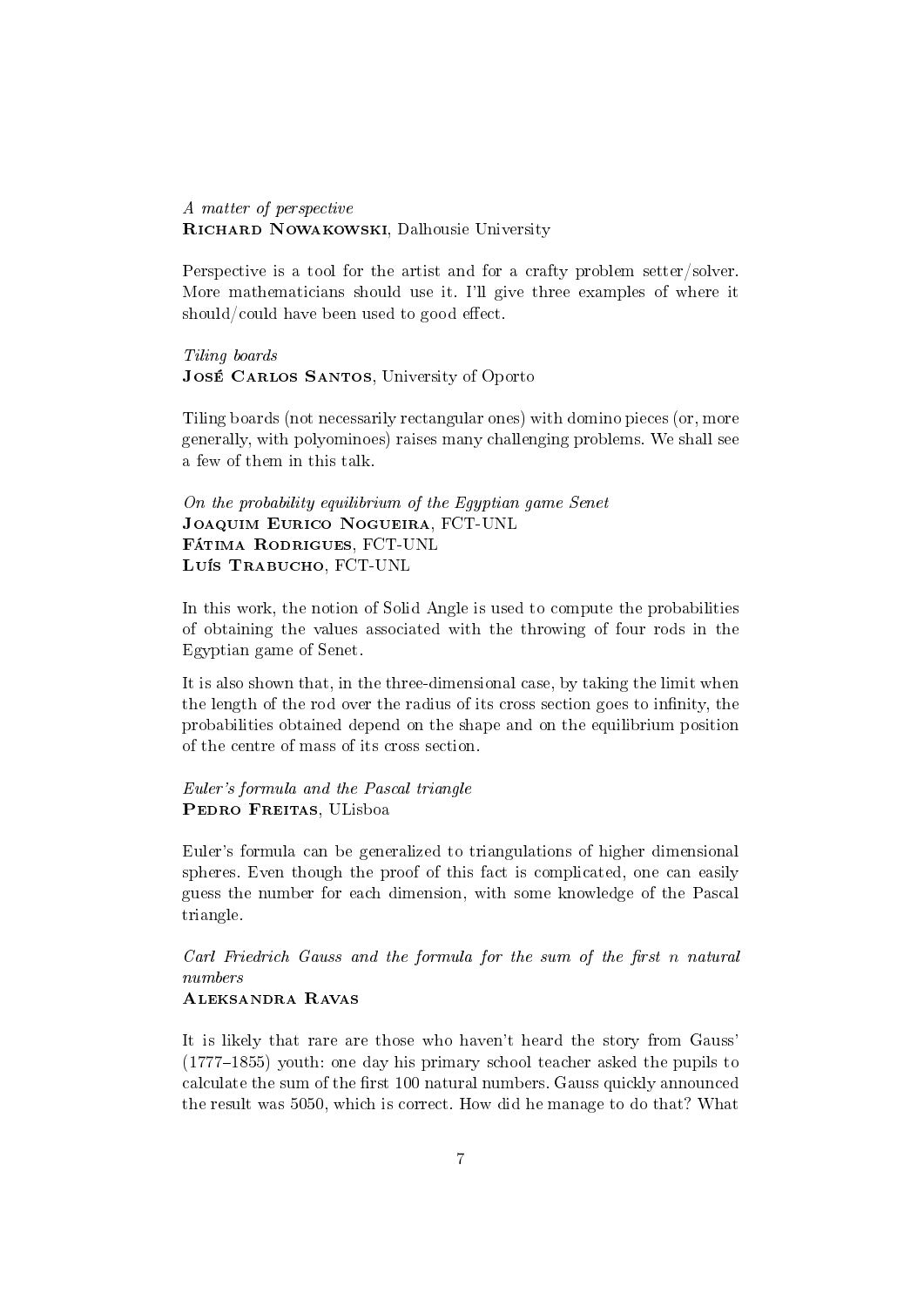was the exact task, to find sum of the first hundred natural numbers, or some other consecutive hundred numbers, as some sources cite? Did Gauss find the formula by himself during the class, or perhaps he knew it all along? The aim of the author is to try to answer to those questions.

#### How a magician hacks the brain **ADRIEN LOCHON**

An thought experiment about the "software" that the human brains runs from the point of view of a computer programmer, followed by some examples of how magicians "hack" this software to make it process reality in a magical way.

#### Pythagoras, Archimedes, and the napkin ring Colin Wright, Solipsys Ltd

A puzzle that is now quite well-known involves drilling a hole through a sphere, and then asking a sensible question. In its usual form, the question is posed in such a way as to imply a result that is then assumed, but rarely proved.

In this talk we'll look at that assumption, see why it's true, and then try to find connections to other problems.

#### Magnums: Counting Sets with Surreals PETER LYNCH, University College Dublin

Cardinality is a blunt instrument: the natural numbers, rationals and algebraic numbers all have the same cardinality. So,  $\aleph_0$  fails to discriminate between them. Our objective is to define a number  $m(A)$  for subsets A of the natural numbers that corresponds to our intuition about the size or magnitude of A.

The class of surreal numbers, denoted by No or S, discovered by J. H. Conway around 1970, is the largest possible ordered field, with all the basic arithmetical operations, and sensible arithmetic can be carried out over S. arithmetical operations, and sensible arithmetic can be carried out over S.<br>Moreover, quantities like  $\omega/2$  and  $\sqrt{\omega}$  are meaningful. Surreal numbers have attracted relatively little attention, mostly from recreational mathematicians. Given their appealing properties and their remarkable elegance, this is surprising.

Using the class of surreal numbers, we define the *magnum* for a subset of the power set of N. If A is a finite set, then  $m(A)$  is just the cardinality of A. The magnum of a proper subset of a set is strictly less than the magnum of the set itself.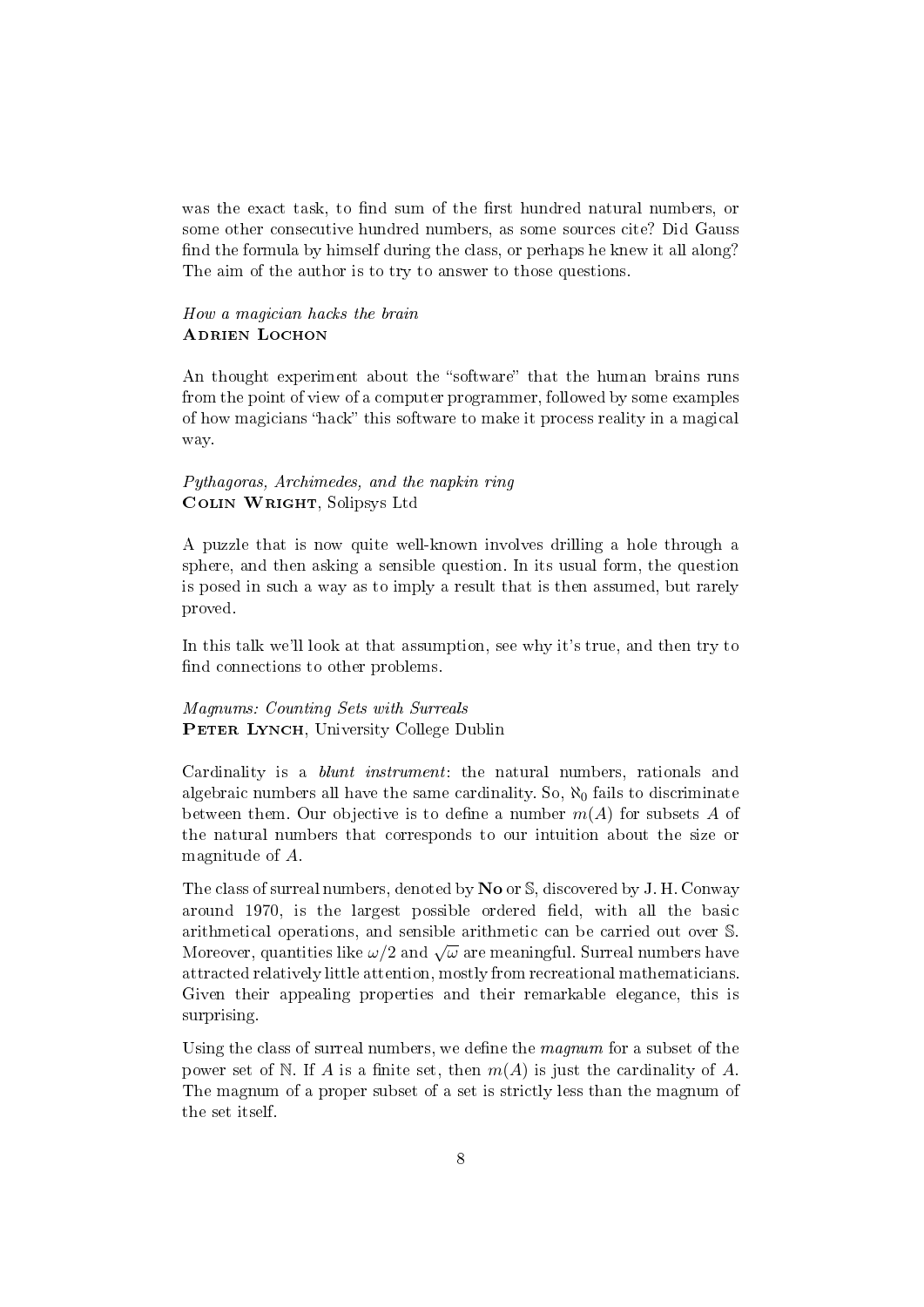There are difficulties evaluating limits in  $S$ . However, the extension of many elementary functions from domain R to domain S can be done without difficulty. We know that for the real numbers,  $0.999 \cdots = 1$ . For the surreals, this is not the case;  $0.999... = 1 - 10^{-\omega} < 1$ . Many more similar examples can be given.

How many odd numbers are there? How many even numbers? From Galileo to Cantor, the suggestion was that there are the same number of odd, even and natural numbers, because all three sets can be mapped in one-one fashion to each other. While this is technically correct, it jars with our intuition, which suggests that there are twice as many natural numbers as odd or even numbers.

We define the density and counting sequence for a set  $A$  and the magnum  $m(A)$ , a surreal number. We then find that  $m(\text{Odd}) = m(\text{Even}) = \frac{1}{2}m(\mathbb{N})$ . This is consistent with our intuition about the relative sizes of the sets. Several other examples will be presented.

# Lewis Carroll's "A Tangled Tale" ROBIN WILSON, Open University, UK

Lewis Carroll's "A Tangled Tale" is a series of ten stories that were published in "The Monthly Packet", a Victorian magazine published in England in the 1880s. Each story contains up to three mathematical puzzles hidden within it, which the readers were invited to solve and send in their solutions. In this talk I shall describe several of these ingenious problems and their solutions.

#### The sweet algorithm Hugo Almeida

The well known algorithm that finds the maximum common divisor of two natural numbers comes from ancient Greece and bears the name of Euclid. In Portugal, it is mandatory for children of the fifth grade "to use Euclid's algorithm to determine the common divisors of two natural numbers and, in particular, to identify their maximum common divisor." How should we build a bridge between the great Euclid and the 10-year-olds of the 21st century? —Using cakes! Cakes are the natural answer to this enigma. In this presentation we will prove that Euclid had a sweet tooth and that his algorithm can be presented in a playful, accessible way.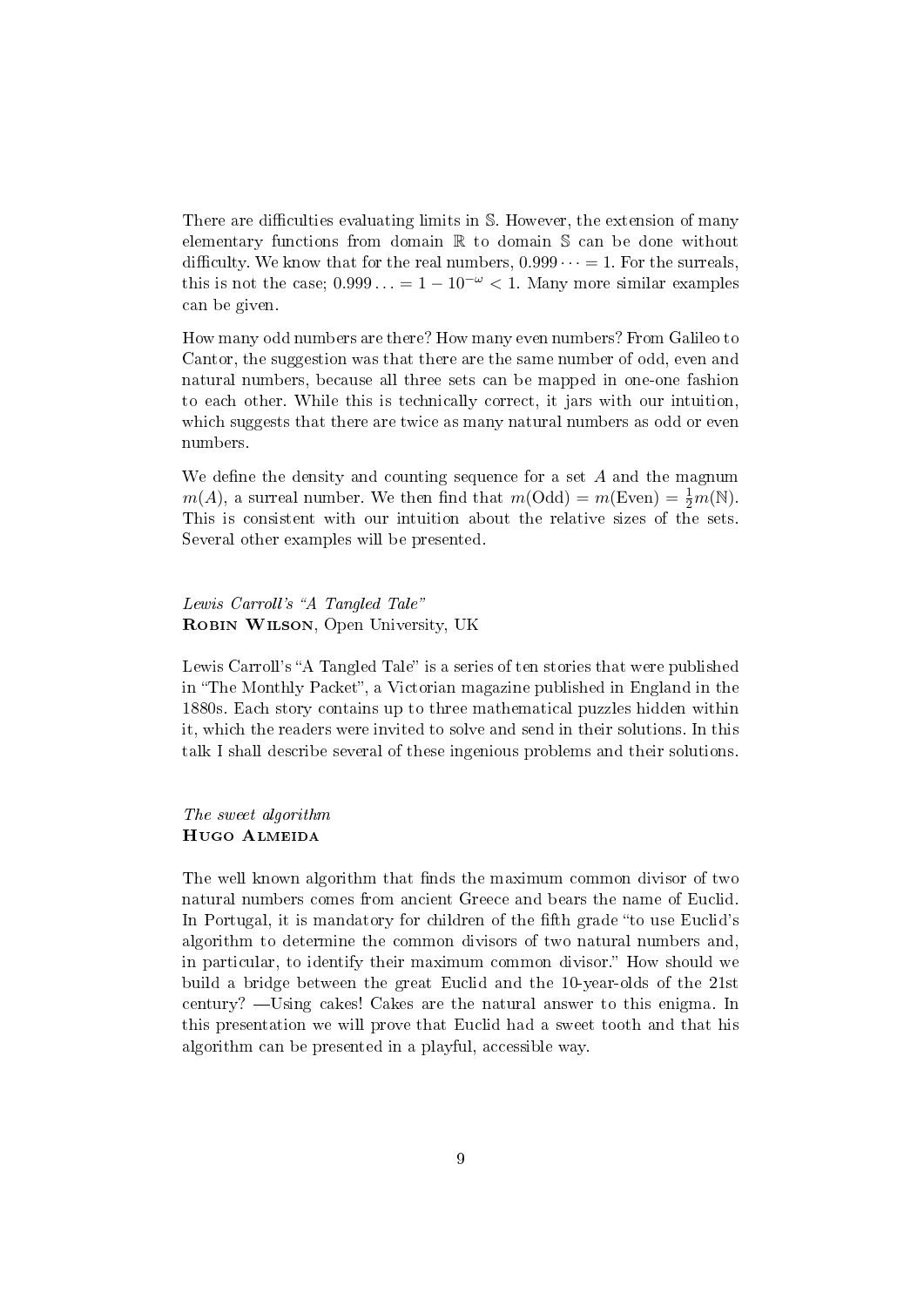A reflection on the ideas of Miquel de Guzman about games and mathematics teaching

JAIME CARVALHO E SILVA, University of Coimbra

In the talk first given at the "IV Jornadas sobre Aprendizaje y Enseñanza de las Matemáticas, Santa Cruz de Tenerife, 10-14 Septiembre 1984", the late mathematician and former President of ICMI Miguel de Guzman (1936-2004), wrote El juego bueno, el que no depende de la fuerza o maña físicas, el juego que tiene bien definidas sus reglas y que posee cierta riqueza de movimientos, suele prestarse muy frecuentemente a un tipo de análisis intelectual cuyas características son muy semejantes a las que presenta el desarrollo matemático.". He questions "Dónde termina el juego y dónde comienza la matemática seria?". We will revisit and comment his ideas, connecting with recent proposals of french mathematician and Fields Medalist Cedric Villani.

"Contas de cabeça"-a book of mathematical riddles edited by the Portuguese Football Federation

HÉLDER PINTO, CIDMA, University of Aveiro Cristina Silva, Escola Secundária de Pinhal Novo

In the last March we published a book that joined the Portuguese Football Federation and the Portuguese Mathematical Society. In this book, we present several mathematical problems and riddles using football as the common theme. Many of them are classical puzzles from well-known authors in mathematics like Bolt, Dudeney, Loyd, Perelman or Malba Tahan, but now presented in a new and appealing context: football (the passion that enthusiasms almost the entire world). In our presentation, we will show, for instance, how we transformed a Gardner's problem about golden fishes in a problem of goals. The mathematical essence of the problem is the same but we hope that this new approach will be more attractive to younger generations of students. Many times, we hear that mathematics is everywhere". If that is true, we can always find new contexts to modernize old interesting problems.

Acknowledgments. This work was supported by Portuguese funds through the CIDMA, Center for Research and Development in Mathematics and Applications, and the Portuguese Foundation for Science and Technology (FCT-Fundação para a Ciência e a Tecnologia), within project  $PEst-OE/MAT/UI4106/2014$ .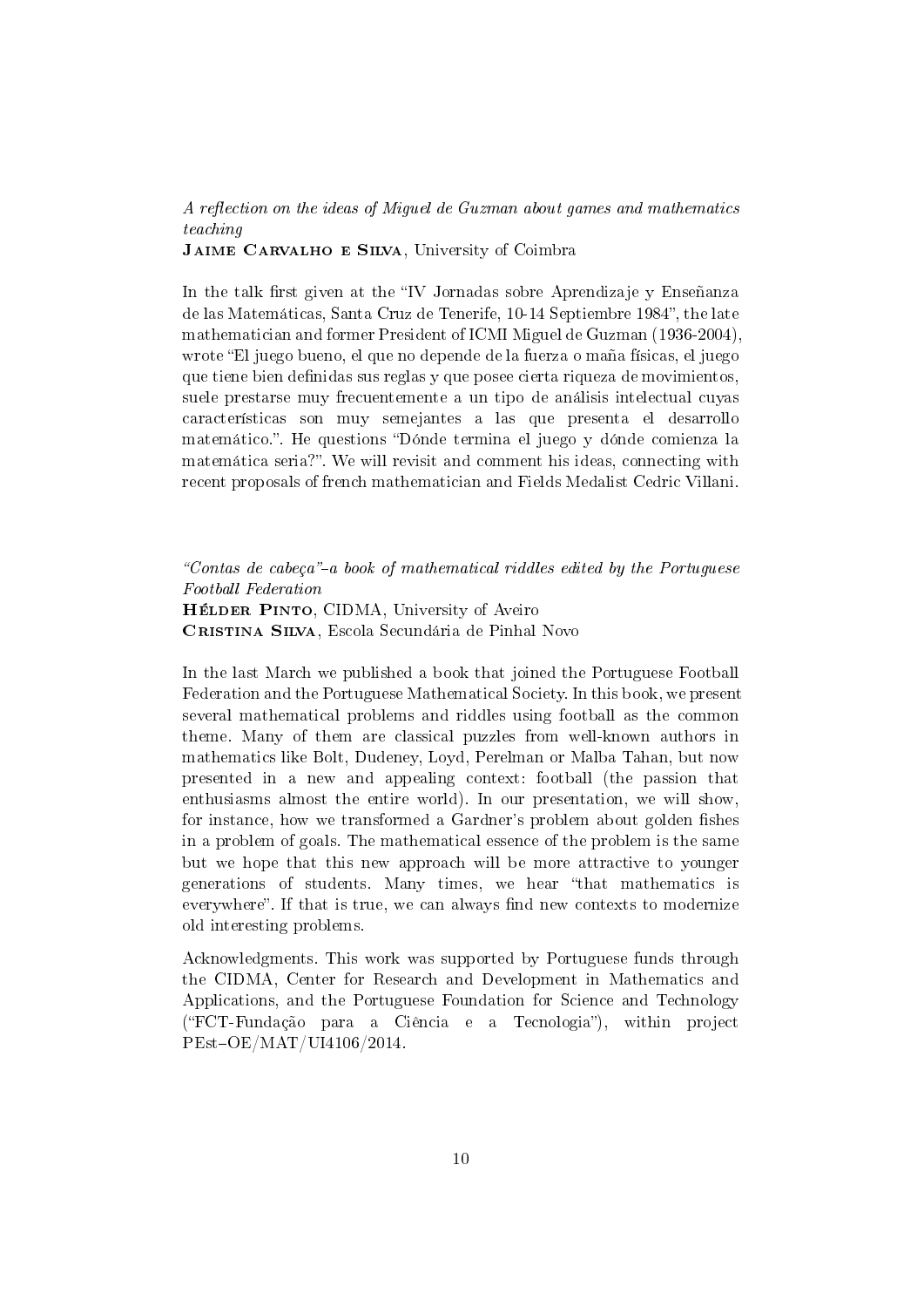An Innovative Card Trick that Combines Classical Concepts RICARDO TEIXEIRA, University of Houston, Victoria Jang-Woo Park, University of Houston, Victoria

In this talk we present an innovative card trick that combines two classical mathematical concepts: Si Stebbins deck stack and the Josephus Problem.

A few centuries after the invention of playing cards, magicians began the development of what in some circles is known as a card stacking system, developing what is now known as the Si Stebbins' card system. One of the first known original works was published in 1593 in Giochi di Carte Bellissimi di Regola e di Memoria, an Italian book of mathematical card magic, in which the author describes 25 card tricks; many of them based in mathematics. However, it was not until 1630 that some of the material first appeared in English.

In 1896, Si Stebbins, an American vaudeville and circus performer, popularized the system in a book he published under the pseudonym of William Vino, entitled, *William Vino's Card Tricks*. Five years later (1901), Howard Thurston, the leading American stage illusionist of the period, published the same system as his own in Howard Thurston's Card Tricks. Despite the sequence having already been used for over three hundred years, each of these two men claimed to be the originator of the sequence.

A general "Si Stebbins" sequence can be defined in mathematical terms, with the aid of Group Theory.

The Josephus problem is named after Flavius Josephus, a Jewish historian in the first century. One account of its invention dates back to the During the Siege of Yodafat which was a 47-day siege by Roman force led by General Vespasian and his son Titus in 67 AD, Josephus, then the governor of the city of Yodafat, and his 40 soldiers were trapped in a cave, refusing to surrender to the Romans. Without hope for escape, they chose to commit suicide rather than be captured and become slaves. Josephus did not agree with the idea of committing suicide, and instead persuaded them to take part in a lethal game of chance, where each soldier would kill the person on their left-hand side, until there is only one survivor. Josephus succeeded to persuade his soldiers, and by chance or by the providence of God, he survived. Then he became a Roman citizen and Jewish historian later known as Titus Flavius Josephus.

The Josephus problem is to find the initial position of the survivor among  $n$  soldiers in the scenario described above. The Josephus problem is a main idea behind a famous magic trick: The Penn and Teller's Love Ritual, created by the Spanish magician Woody Aragon.

Our trick combines both concepts in a mentalism performance. Mathematical background and formulation will be presented, as well as quick tips and performance hints.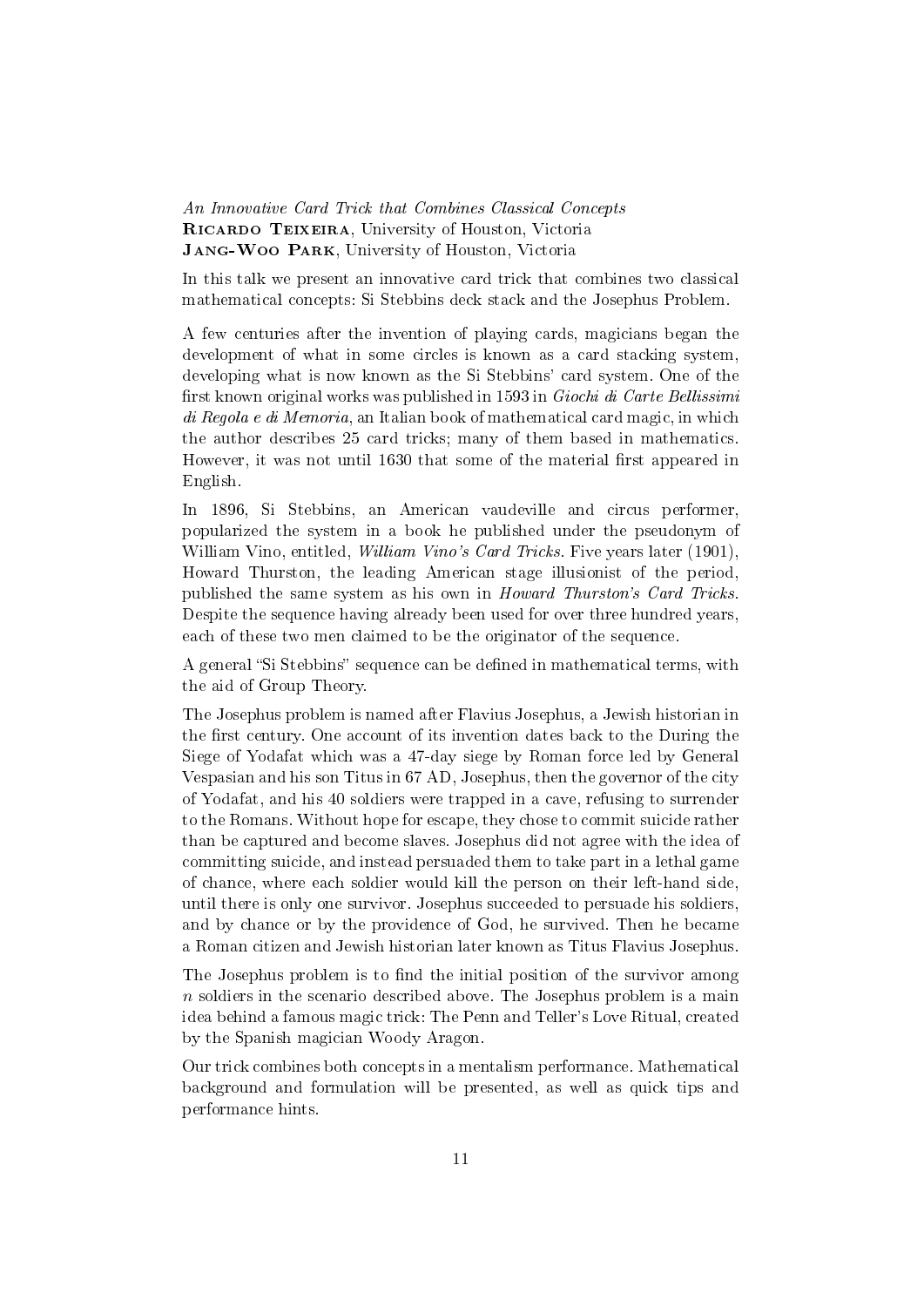#### "The book of numbers": Unveiling sequences Francisco Albuquerque Picado, ULisboa

In 1986, John H. Conway and Richard K. Guy published "The Book of Numbers", a book where some facets of number theory are popularized (elementary number theory, complex numbers, surreal numbers. . . ) while giving basic and visual proofs of well-established results.

In this talk, I'll explore some techniques introduced in order to study some numerical sequences such as the sequence of the prime numbers and the sequence of the polygonal numbers.

#### From Gregorian chant to Star Wars: symmetries and mathematical structures in music

CARLOTA SIMÕES, University of Coimbra CRISTINA CORDEIRO, University of Coimbra

In his text Mémoire concernant le calcul numérique de Dieu par des méthodes simples  $&$  fausses", Boris Vian (1920-1959) gathers mathematics, literature, religion, satire and humor. He starts with the word "Dieu" (God) and its similarity with the words "Deux" (two) and "Dieux" (Gods). Through numerical calculations - sometimes correct, sometimes wrong, sometimes absurd, but always creative - and of a very own numerology that does not allow translation, the author arrives numerically to the Holy Trinity, raises moral questions about Zero and ends up proposing a nationality to God.

#### The biggest secrets in the world

Rogério Martins, New University of Lisbon

We will make an excursion through the world of the unknown, and have a glance into the things we know... we don't know. More than a list of open problems we want to discuss how important it is to make the students and general public aware of the frontiers of science.

#### Are the Chinese Rings Chinese? ANDREAS HINZ, LMU Munich

The puzzle nowadays known as the *Chinese Rings* has a long history. There is a description of the solution by Luca Pacioli from the early sixteenth century, and the sequence of minimal numbers of moves (with respect to the number of rings) was presented in 1769 independently in Germany (Georg Christoph Lichtenberg) and Japan (Arima Yoriyuki). A mathematical theory by Louis Gros (1872) triggered Édouard Lucas's invention of the Tower of Hanoi. However, the variety of names given to the linked rings throughout Europe and the Far East, like, e.g., Nürnberger Tand, Baguenaudier, Meleda, Jiulianhuan &c., leave the question about its origin open.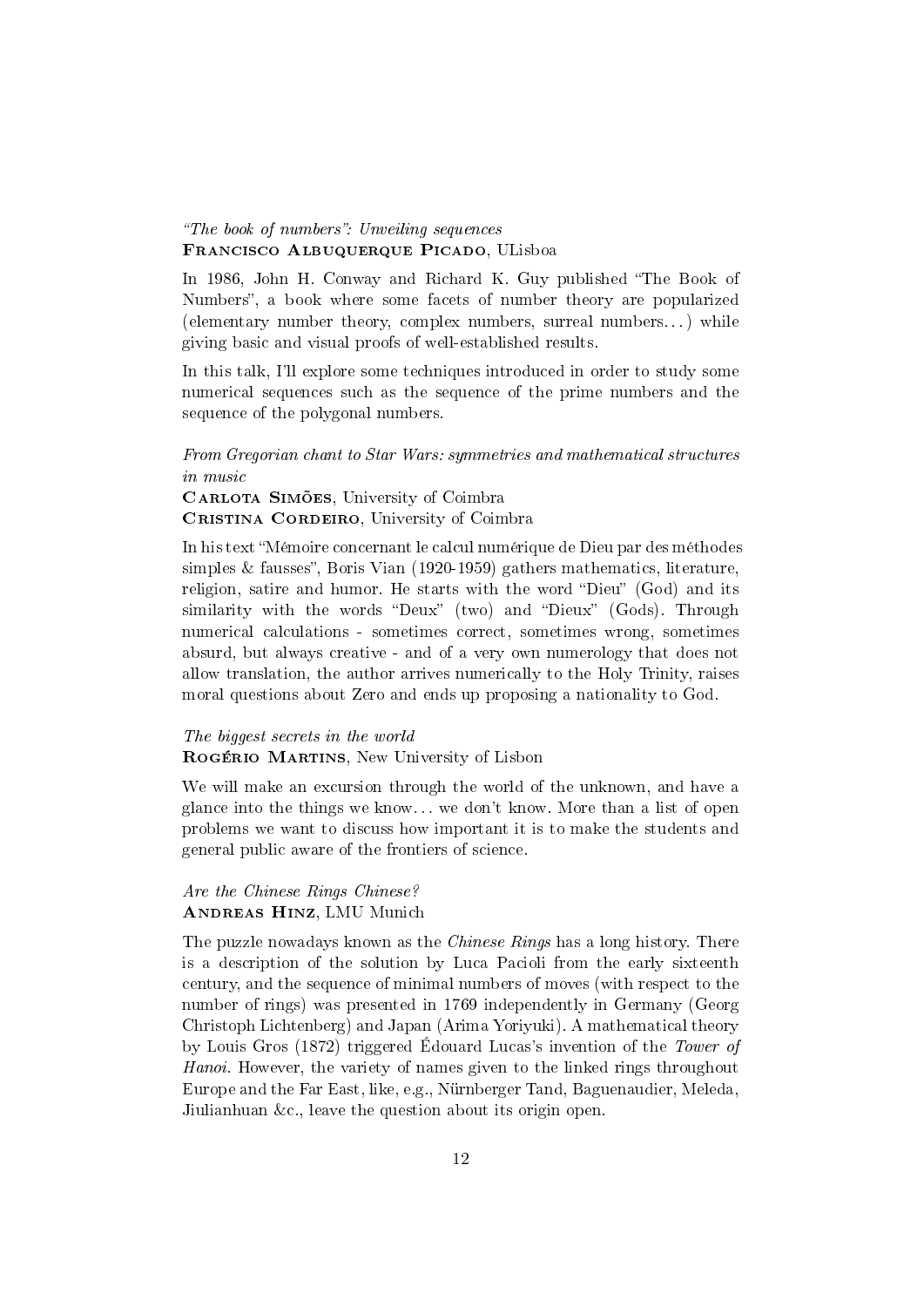# **NMATH** RODRIGO GIRÃO SERRÃO, MMA-IST

NMATH is a group of mathematical students that work together because their love and commitment for mathematics drives them to do something more, other than studying. I will show you some of the things we did, do, and intend to start doing!

#### Defending with one or three dice: What are the RISKs? Flavia Sancier-Barbosa, Colorado College

The board game RISK has its origin in 1957 (by Albert Lamorisse, France), but its most well-known version was released in 1959 by the Parker Brothers, USA. The game is based on battles between adjacent territories, where the outcome of each battle is determined by the roll of dice. In its 1957 version, the defense used up to three dice in a battle, while in the Parker Brothers' version the defense used only up to two dice (in both versions the attack used three dice). The game was subsequently adopted by several countries, most of which used the Parker Brothers' version, but some have adopted variants that use three dice in the defense, e.g. Italy (RisiKo!), Brazil (War), and Argentina  $(T.E.G.)$ . In this talk, we first give a brief overview of the mathematical literature related to the game, which is mostly about probabilities of conquering territories when defending with at most two dice. We then extend some of these results to the case where the defense uses three dice and calculate conquering probabilities under different battle strategies (stopping times) for both versions of the game. The probabilities give insight about best tactics and which game is more dependent on chance alone.

#### The magical mystery Thue-Morse JORGE BUESCU, ULisboa

Rollup for the most magically mysterious sequence of all. Are you interested in or unending chess matches or in sharing a hoard? Or maybe in tennis tie-breakers or penalty shoot-outs? Or perhaps fractals or delicately balancing integer partitions is more your thing? We've got everything you need, satisfaction guaranteed. The magical mystery Thue-Morse is waiting to take you away—take you today!

#### Topomagic, always the same trick? TIAGO HIRTH, Ludus

Two years ago we presented our intention in bringing forth a book on Topological Magic tricks "Topomagic", in it we explained and performed an effect with a closed loop of string, it is equivalent to Borromean Rings. This time we return with Rubber bands and the famous Ring on a Chain as well as other objects and will explore some example effects and their explanation(s).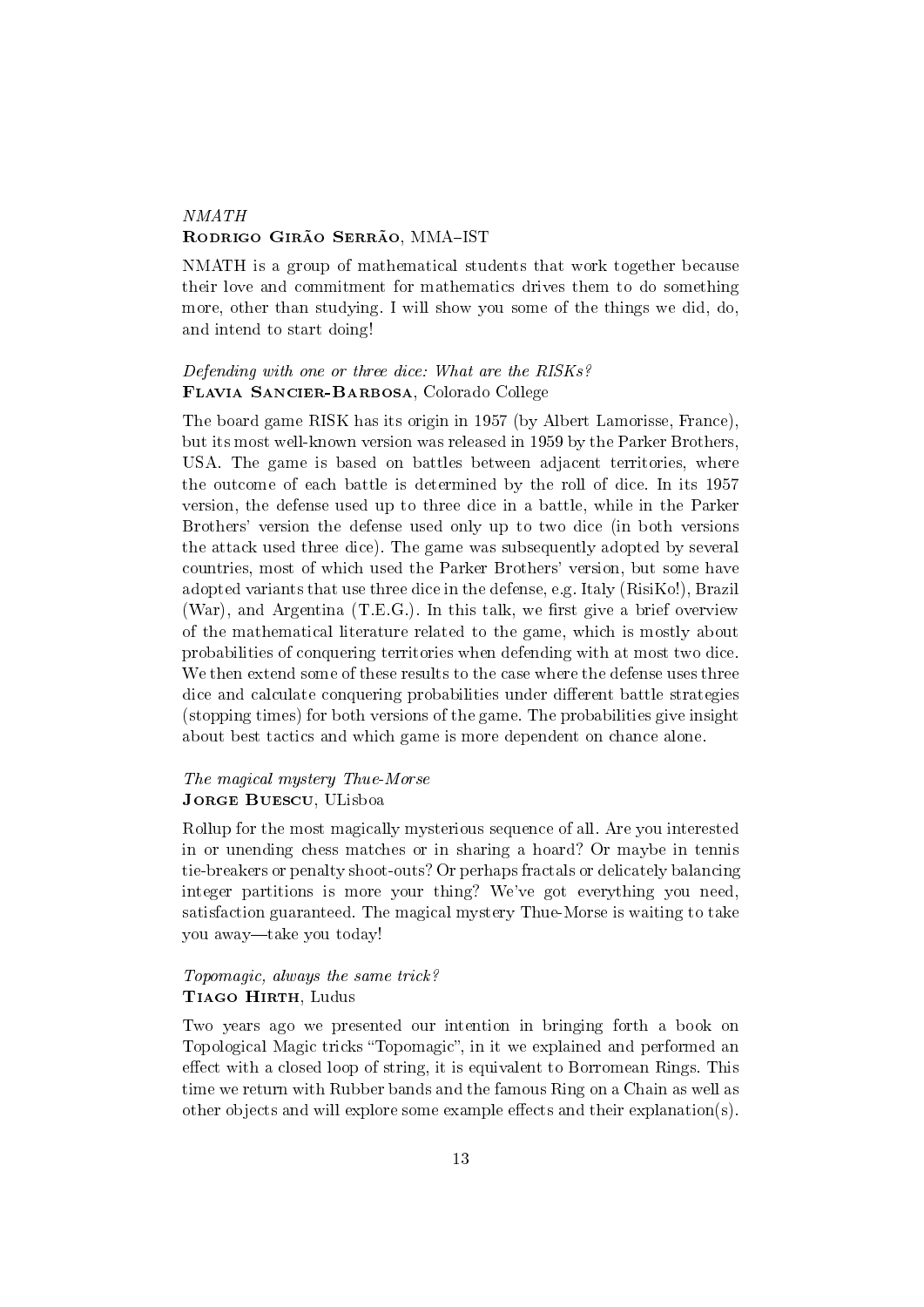Popularizing the first seventeenth century books of recreational mathematics:  $the$  "Ozanam Project" LISA ROUGETET, Université de Bretabne Occidentale

The year 2018 coincided with the 300th death anniversary of the French mathematician Jacques Ozanam  $(1640-1718)$ . The latter is better known for publishing the trigonometric and logarithmic tables during the 1670s, because they were the most precise tables that were available at his time. For living, Ozanam would give private mathematics lessons, first in Lyon and then in Paris. In 1671 he published a Dictionnaire de Mathématiques followed in 1693 by his four-volume work, Cours de Mathématiques. But, more importantly (for us!), Ozanam—who was also a game lover—wrote in 1694 two volumes of Récréations Mathématiques et Physiques, intended for the young persons to sharpen their mind, in the same way that physical exercises would shape their bodies.

The "Ozanam Project"—whose main goal is to rehabilitate Ozanam's recreations in a modern context in order to show that games have a culture and a history—is supported by Plaisir Maths, a French association devoted to the popularization of mathematics through innovative and playful experiences especially in classroom. In this talk, I will present the project in details with the different activities that have been conducted since the start of the project in April 2018, and I will introduce the future possible events.

#### Cyclic surprises José Paulo Viana

Using a calculator, it is easy to create recursive sequences and observe the ensuing terms. Sometimes the results are surprising and stimulate our investigative spirit. We will see what we can discover when we unexpectedly come across a cyclic sequence.

#### History of recreational mathematics TEREZA BÁRTLOVÁ, Charles University

The presentation will be structured as a summary of important mathematical puzzles, games and entertaining problems over time. I will select objects that have a significant role in recreational mathematics and assign them to a data line, or monitor their progress over time. Despite the fact I will endeavor to describe the maximum of mathematical recreation, there is no clear definition of what does belong to recreational mathematics and what does not. This presentation, however, does not attempt to enumerate exactly all the problems of recreational mathematics but to draw attention to the important ones which we still recall for their importance or which influenced the serious mathematics.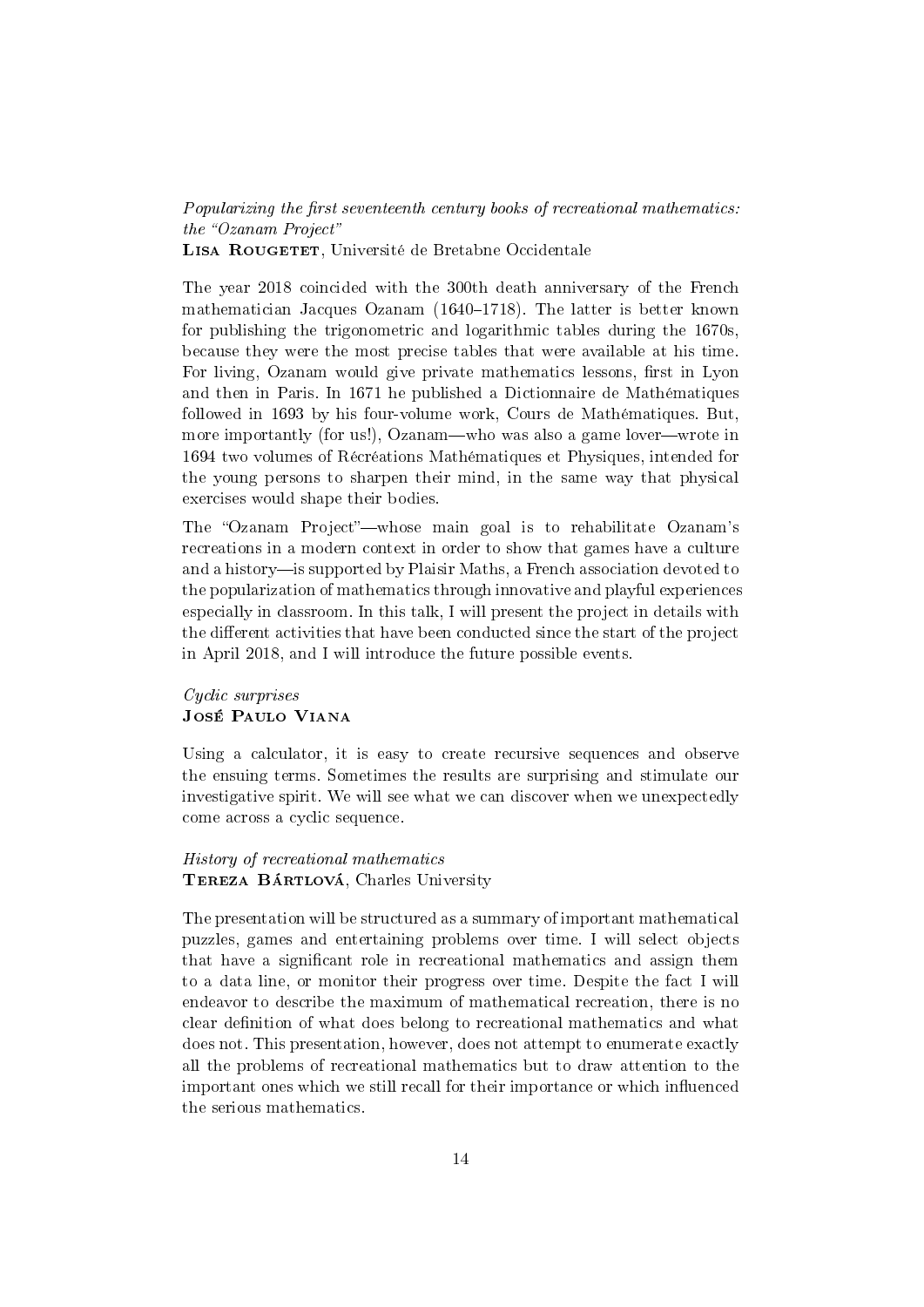#### Palindrome Joaquim Eurico Nogueira, FCT-UNL

A palindrome is a word, number, or other sequence of characters which reads the same backward as forward. The purpose of this talk is to focus on some mathematical aspects of this concept, mainly the "196-quest" or the recent result that all numbers may be written as a sum of (at most) three palindromes.

#### High dimensioned Gosper-like space filling curves **ANDREW SHIRTZ**

In this talk I present an extension of the family of Gosper-like space filling curves to higher dimensions. The Gosper curve is unique among other space filling curves as it has a fractal boundary and lies along a triangular lattice. By utilizing an addressing scheme that associates  $p$ -adic numbers with the An\* lattice, which is analogous to the triangular lattice, I describe a process to produce space filling curves which are Gosper-like in that they have fractal boundaries and lie along the An<sup>\*</sup> lattice for dimensions n where  $(n+1)$  and  $2^{n+1} - 1$  are co-prime.

Mathematical Circus clown tricks ANDREIA HALL, University of Aveiro PAOLO VETTORI, University of Aveiro PAULO ALMEIDA, University of Aveiro Sónia Pais, Instituto Politécnio de Leiria

The Mathematical Circus project was created in 2011 by the LUDUS association with the main goal to promote the interest and motivation for learning mathematics. The Mathematical Circus team performs mathematical magic shows where complementary skills are merged to produce a high intervention capacity within a wide geographical range in Portugal.

Some tricks are performed by a mathematical clown, a unique character in the circus world, who brings together the usual foolish characteristics of a clown with the deep and rigorous mathematical knowledge. In this presentation we will perform and explain some of the tricks of the Mathematical Circus repertoire involving the clown.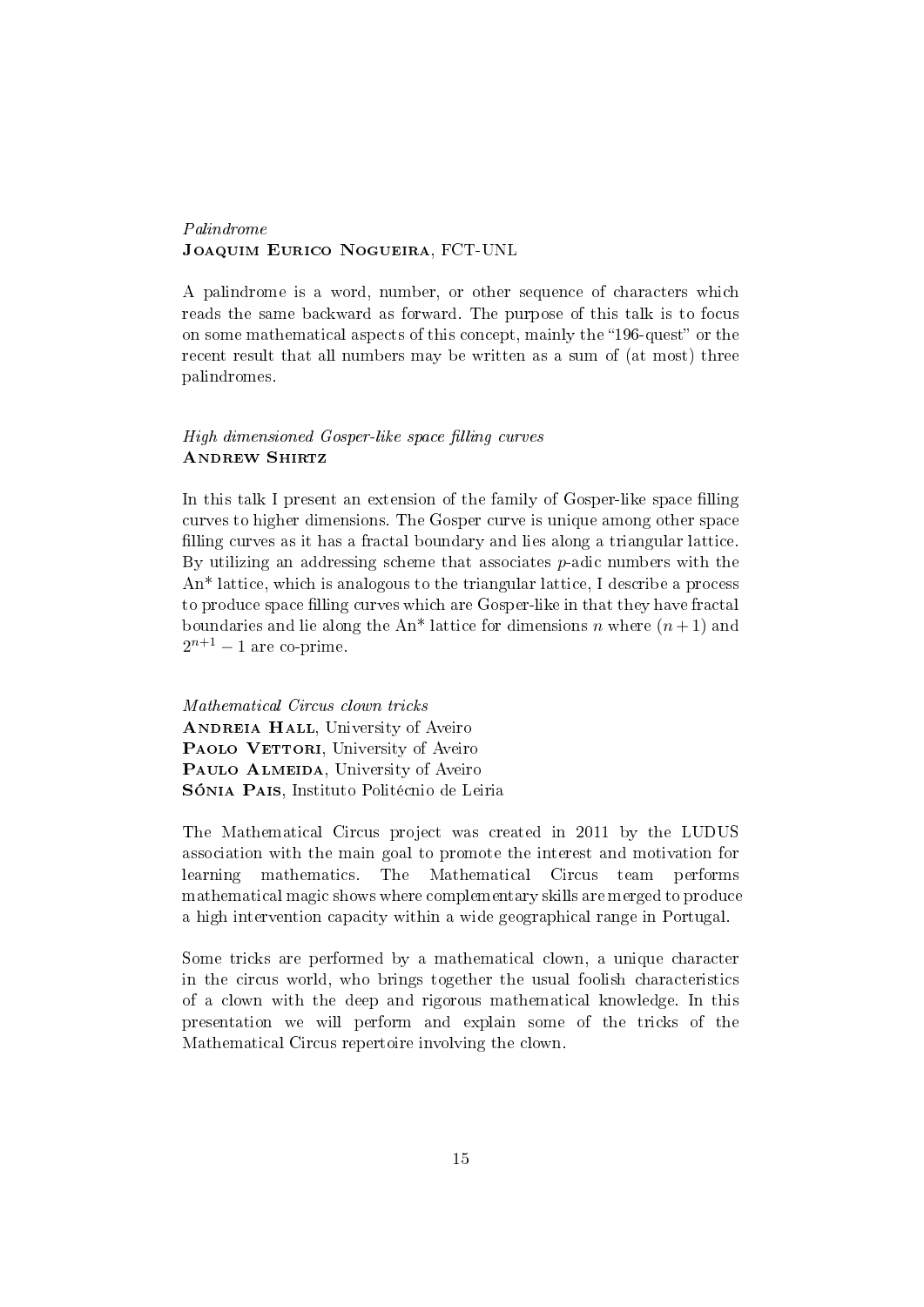#### Cumulative Subtraction Games URBAN LARSSON, Technion, Israel Institute of Technology

We discuss surprising features of a new (but should be old) class of 2-player subtraction games with alternating moves. These games are variations of the classical combinatorial game of nim, but where you instead collect points for the number of pebbles you pick. We prove periodicity results on the outcomes, for an arbitrary reward function, and given a finite subtraction set. Sometimes you must remove a smaller number of pebbles to win, and we make a classification of the situations when such play is optimal. The games were brought to our attention by Fraser Stewart's PhD thesis (2013) and his forthcoming paper "Scoring combinatorial games" in Games of No Chance 5 (Ed. Urban Larsson), and we solve one of his conjectures. Among the remaining open problems, the most intriguing is if already the general class of 2 heap games are algorithmically undecidable. These games exhibit many beautiful patters. This is joint work with Gal Cohensius, Reshef Meir and David Wahlstedt.

### Urban sketching with spherical perspective António Araújo, Universidade Aberta

"Urban sketching" is the practice of drawing urban environments on location, with elementary tools. It is often useful to be able to draw such environments in a very large field of view. Spherical perspective, in its various forms, is the perfect tool for this. I will show some recent geometric results and methods that allow for the drawing of spherical perspectives using very simple tools, and show how these drawings can later be visualized as immersive panoramas using Virtual Reality rendering engines.

#### Symmetry in the walls of the Palace of Ramalhão Alexandre Mena e Silva, CSJ

Palace of Ramalhão, in Sintra, has its origins in a small farm that was enlarged into a palace by Luis Garcia de Bivar in 1470. In the 19th century, this palace belonged to the Queen of Portugal, D. Carlota Joaquina. Today is a private catholic school. D. Carlota Joaquina lived in Brazil and that experience inspired some themes of the paintings of that place. We can find elegant friezes painted or engraved by hand in the inside walls of the palace. Nowadays, students can learn geometry, in particular the concept of symmetry, by looking at the history of their own school. In this talk, we will exhibit some paintings, together with some work done by students of the 9th grade.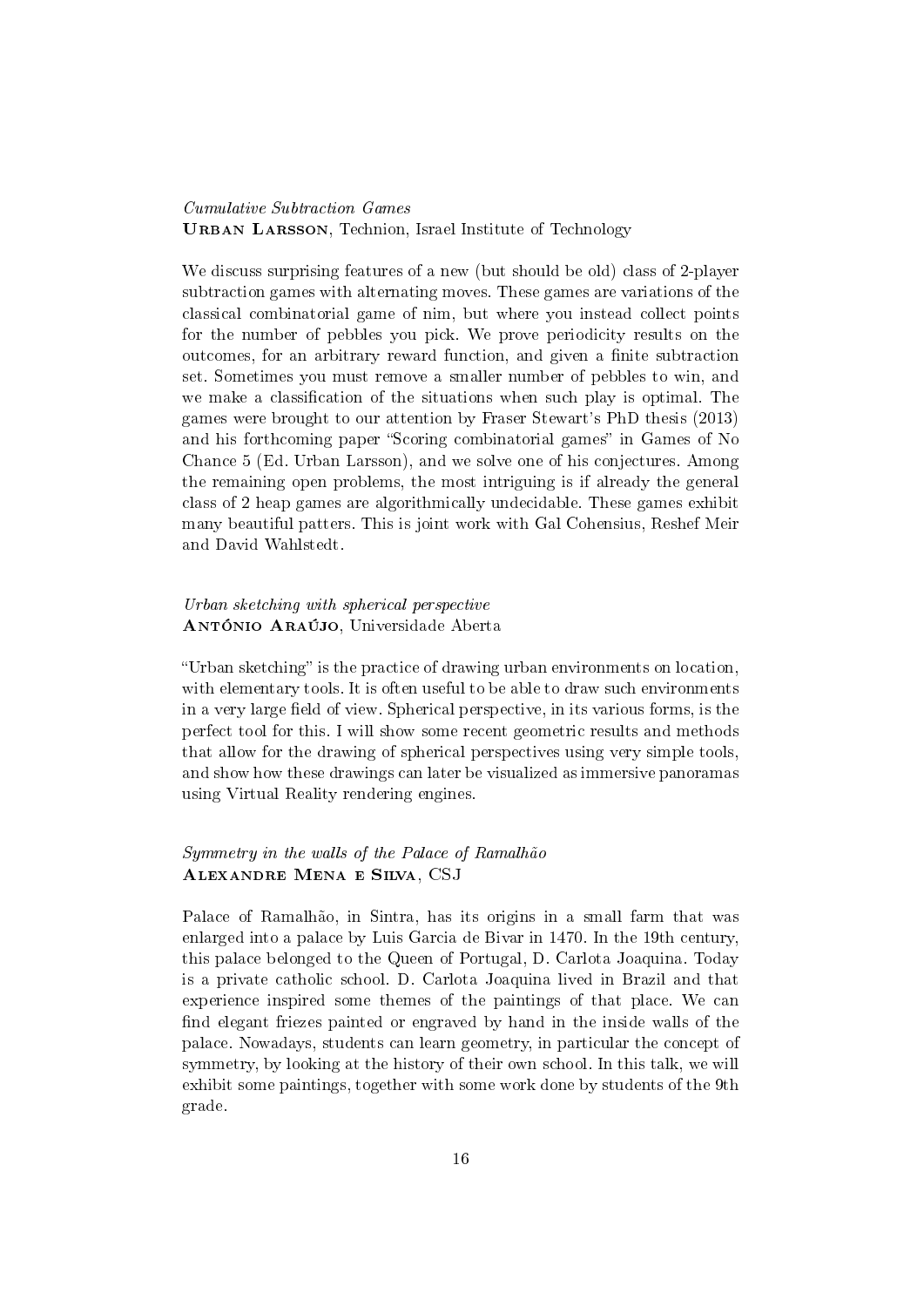Who wins the Gambling Tic-Tac-Toe? Ravi Kant Rai, IEOR, IIT Bombay K.S. Mallikarjuna Rao, IEOR, IIT Bombay

Combinatorial game theory (CGT) is a branch of mathematics and theoretical computer science that typically studies sequential games with perfect information. We show the optimal play in a game called Gambling tic-tac-toe. We show various results based on the bid in the first and the second round. We show that the game ends in a draw with the best play. We also see the minimum difference between the budget of the players so that the game has a result.

#### Real Life Problems and a Vast Conspiracy ADAM ATKINSON

Some people say they want to see maths applied to real life. So be it. Also: I will reveal the existence of an international multi-decade conspiracy within mathematics.

Bemposta Palace, Military Academy Museums and laboratory Felipe Manoel Cabral, Instituto Multidisciplinar/UFRRJ Edilson F. Arruda, COPPE/UFRJ JUAN CÉSAR DŠAVILA BAUMGRATZ, Instituto Multidisciplinar/UFRRJ Marcela Lima Santos, Instituto Multidisciplinar/UFRRJ Claudia Mazza Dias, Instituto Multidisciplinar/UFRRJ

Nowadays, many brazilians need to resort to the Unified Health System (in portuguese Sistema Único de Saúde–SUS) to be submitted to elective surgeries (non-urgent), resulting in long waiting lists. Aiming to use Mathematical Modeling as a tool for teaching mathematics to make dynamic and natural the learning process, this work aims to determine the optimum amount of surgery procedure by ICU (Intensive Care Unit) whith different duration and complexity, in order to reduce the waiting time for surgery and maximizing the occupation of operating rooms. For this, was taken into account the surgery time for speciality, cleaning and setup time of a operating room. We understand that Mathematical Modeling requires a study of the possibilities and factors that should be considered when constructing a model. In this way, when we apply this tool in mathematics teaching, we allow the student to develop a critical and investigative sense. Therefore, an activity was developed for the last year of high school, which students were to use colored blocks (produced in EVA), that representing surgeries of different speciality (and different procedure times), to "fit" the surgeries into one board. This board represents the programming of three operating rooms to three days. The experiment uses a playful activity allied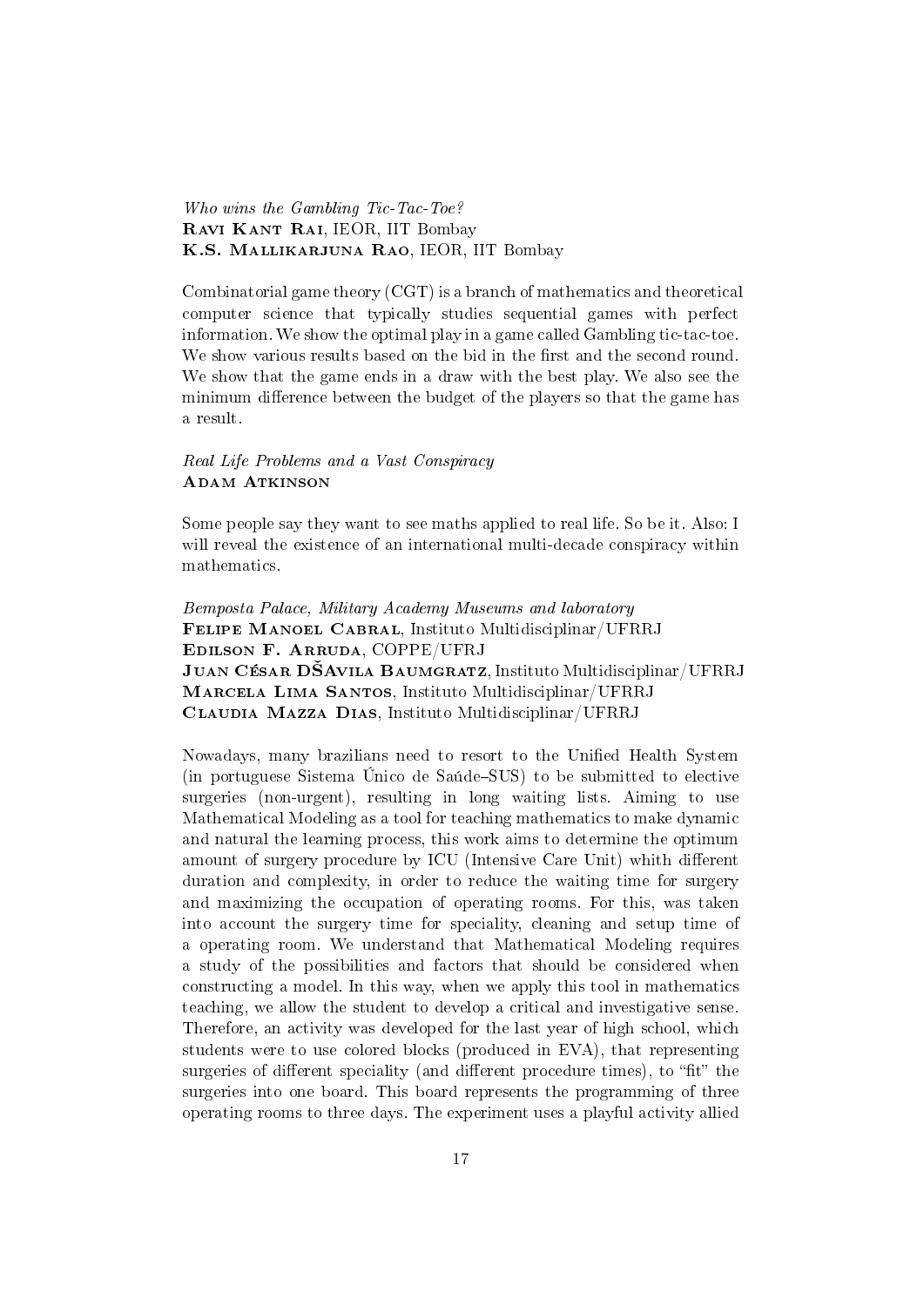to Mathematical Modeling to stimulate the critical instinct of the student, motivating him to understand how mathematics is present in the daily life. At the same time, promoting the discussion about the problem in question and reinforces the contents learned in the classroom as an inequalities, systems of linear equations, and so on. The results show that managing of demand for surgery and procedure time controls the queue size and waiting time for the surgery, intuitively introducing the concept of optimization.

#### Bemposta Palace, Military Academy Museums and laboratory Filipe Papança, Military Academy

Architectural Complex of rare beauty, Royal Palace of Bemposta, the headquarters building of the Military Academy, is the owner of a wealth of architectural heritage, including the main Atrium, the Chapel, the Noble Hall, the Library and the Board Room. The museums in the Palace which include the Library Museum, the Museum of Portable Arms and the Museum of the Chapel of Bemposta, are home to a wealth of collections.

The geometry of the coat of arms of D. Catarina, at the main entrance of the palace, is worthy of special mention, the use of the perspective in the seven panels of tile of the Main Atrium (by Jorge Colaço), in order to highlight each of the Weapons of the Army, the symmetry games of the seventeenth-century tiles with floral motifs from the Noble Hall, the symbolism and decorative motifs of the church-vestments of the Chapel Museum, made in the former Rato Factory.

Both the Library and its museum have rare copies of works of mathematics and engineering by classical authors that are worth investigating, studying and analyzing. These works hold a rare aesthetic beauty, which goes far beyond the subject they teach, possessing some wonderful engravings and making learning a wonderful act of fruition of Truth and Beauty.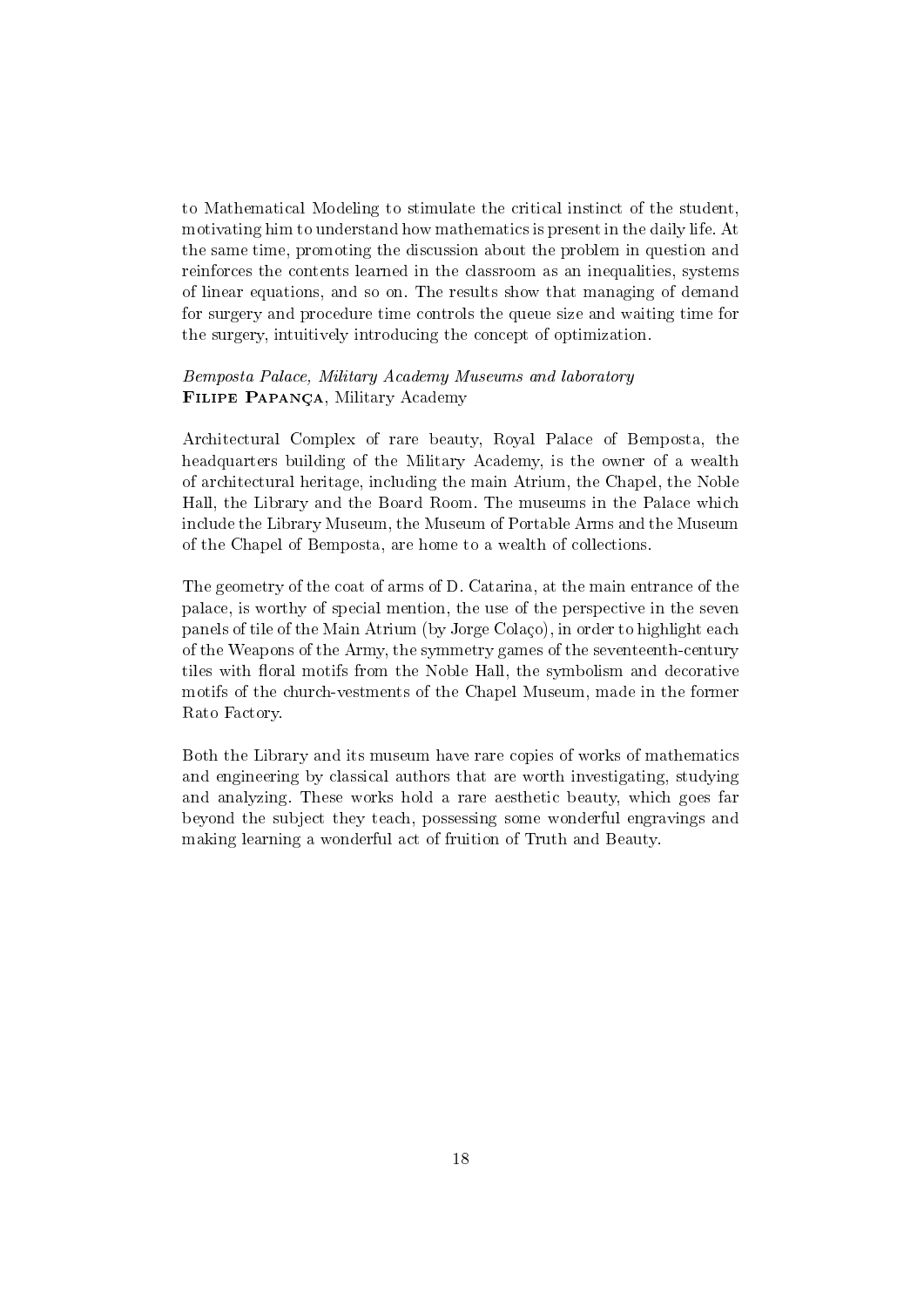# Mailing List

Alexandre Mena e Silva CST ammmsilva@gmail.com Anabela Gaio Associação Ludus amgaio@gmail.com Andreas Hinz FCT-UNL hinz@math.lmu.de Andreia Hall University of Aveiro andreia.hall@ua.pt Andrew Shirtz anshirtz@gmail.com Beatriz Nunes IST bya1nunes@gmail.com Isabel Teixeira isamarmeltei@gmail.com Isis Gonçalves Rodrigues

Adam Atkinson http://www.ghira.mistral.co.uk ghira@mistral.co.uk Adrien Lochon https://www.adrienlochon.com/ adrien.lochon@gmail.com Afonso Ruas FC ULisboa maildoafonsoruas@gmail.com Alda Carvalho ISEL-IPL& CEMAPRE-ULisboa acarvalho@adm.isel.pt

Annamaria Cucinotta http://www.ghira.mistral.co.uk António Araújo Uab ant.arj@gmail.com Beatriz Salvador **FCT-UNL** b.salvador@campus.fct.unl.pt

Carlos Pereira dos Santos ISEL-IPL& CEAFEL-ULisboa cmfsantos@fc.ul.pt Carlota Brazileiro Associação Ludus carlotadia@gmail.com Carlota Simões University of Coimbra carlota@mat.uc.pt Carolina Ferreira Martins FCT - UNL carol\_07fm@hotmail.com Catarina Alves FCT-UNL catarinalves1998@gmail.com Catarina Valverde FC ULisboa cat.valverde@hotmail.com Colin Wright Solipsys Ltd rmc\_2017@solipsys.co.uk Cristina Ornelas FCT-UNL c.ornelas@campus.fct.unl.pt Cristina Silva ES Pinhal Novo cristina14silva@gmail.com Daniel Matias FC ULisboa daniel.matias2@outlook.pt David Singmaster London South Bank University zingmast@gmail.com Diogo Rodrigues dfj.rodrigues@campus.fct.unl.pt Eduardo Skapinakis FCT-UNL eduardoskapinakis1234@gmail.com Eurico Figueiredo ISEL eurico.cf@hotmail.com Eva Garcia FCT-UNL evafgarciaa@gmail.com Felipe Cabral University of Coimbra cabral.manoelfelipe@gmail.com Fernando Blasco Universidad Politécnica de Madrid fblascoc@gmail.com Filipa Alves Moura FCT-UNL lipa.a.moura@gmail.com Filipe Lopes FC ULisboa lipe.agsl@gmail.com Filipe Papança Military Academy lipe.papanca@gmail.com Francisco Mousinho ESTAL franciscomousinho96@gmail.com Francisco Picado ULisboa fmapic@gmail.com Guido Ramellini MMACA guido.ramellini@mmaca.cat Hélder Pinto CIDMA-UA & Piaget hbmpinto1981@gmail.com Henrique Ribeiro FCT-UNL henrique\_r30@hotmail.com Hugo Almeida Associação Ludus hugo79@sapo.pt Isabel Coelho ISEL icoelho@adm.isel.pt

Aleksandra Ravas aleksandra.ravas@gmail.com Anabela Teixeira Associação Ludus ateixeira@museus.ulisboa.pt

Beatriz Pereira beatriiz.pereira99@gmail.com Flavia Sancier-Barbosa Colorado College fsancierbarbosa@ColoradoCollege.edu